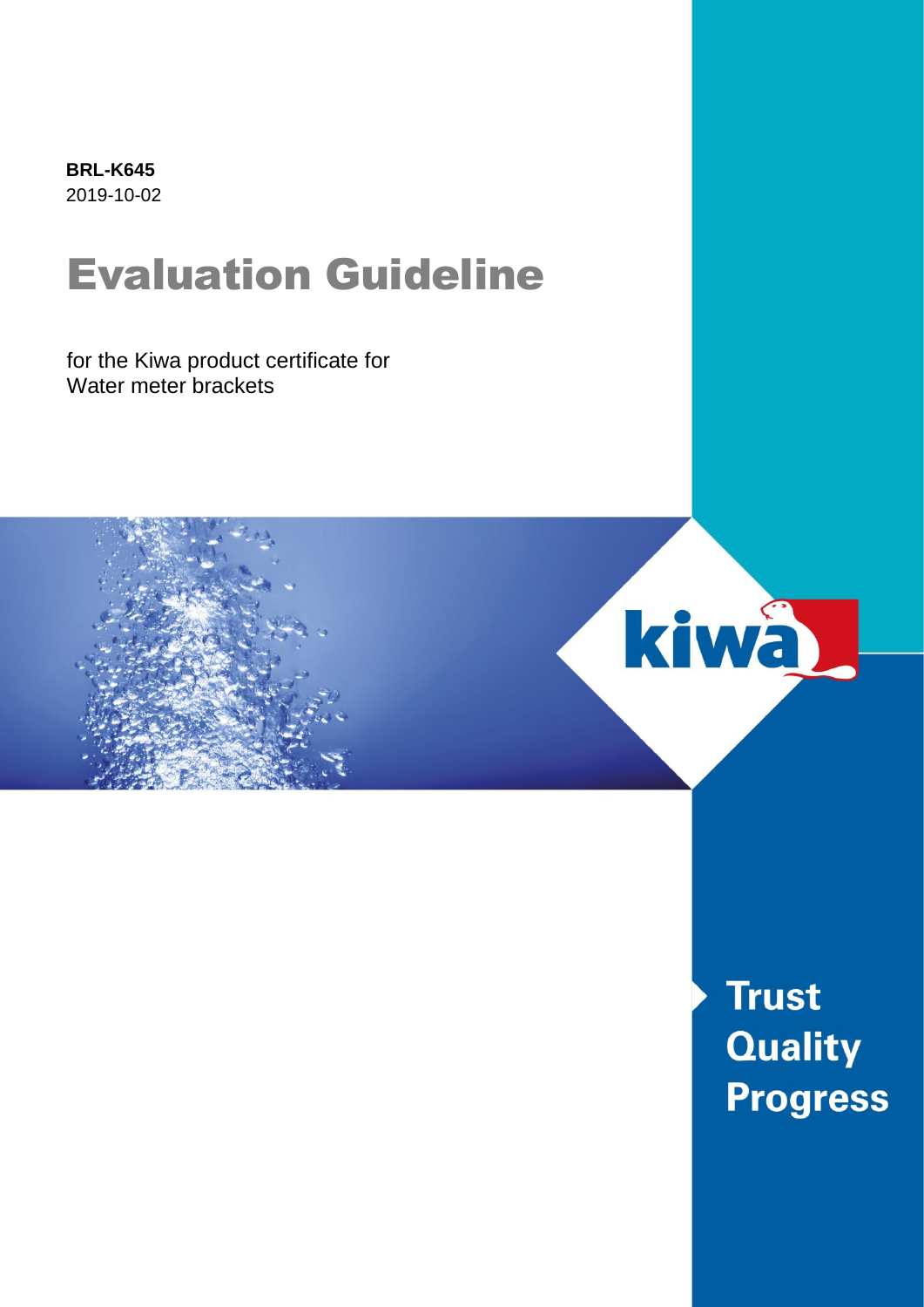## **Preface**

This evaluation guideline has been accepted by the Kiwa Board of Experts Watercycle (CWK), in which all relevant parties in the field of Water meter brackets are represented. The Board of Experts also supervises the certification activities and where necessary requires the evaluation guideline to be revised. All references to Board of Experts in this evaluation guideline pertain to the above mentioned Board of Experts.

This evaluation guideline will be used by Kiwa in conjunction with the Kiwa Regulations for Product Certification.

The main changes compared to the previous version are the editorial modifications in the content of the BRL in relation to the quality objective of Kiwa.

Kiwa Nederland B.V. Sir Winston Churchilllaan 273 Postbus 70 2280 AB RIJSWIJK The Netherlands

Tel. +31 088 998 44 00 info@kiwa.nl www.kiwa.nl

© 2016 Kiwa N.V.

All rights reserved. No part of this book may be reproduced, stored in a database or retrieval system, or published, in any form or in any way, electronically, mechanically, by print, photo print, microfilm or any other means without prior written permission from the publisher. The use of this evaluation guideline by third parties, for any purpose whatsoever, is only allowed after a written agreement is made with Kiwa to this end.

#### **Validation**

This evaluation guideline has been validated by Kiwa on 1 December 2018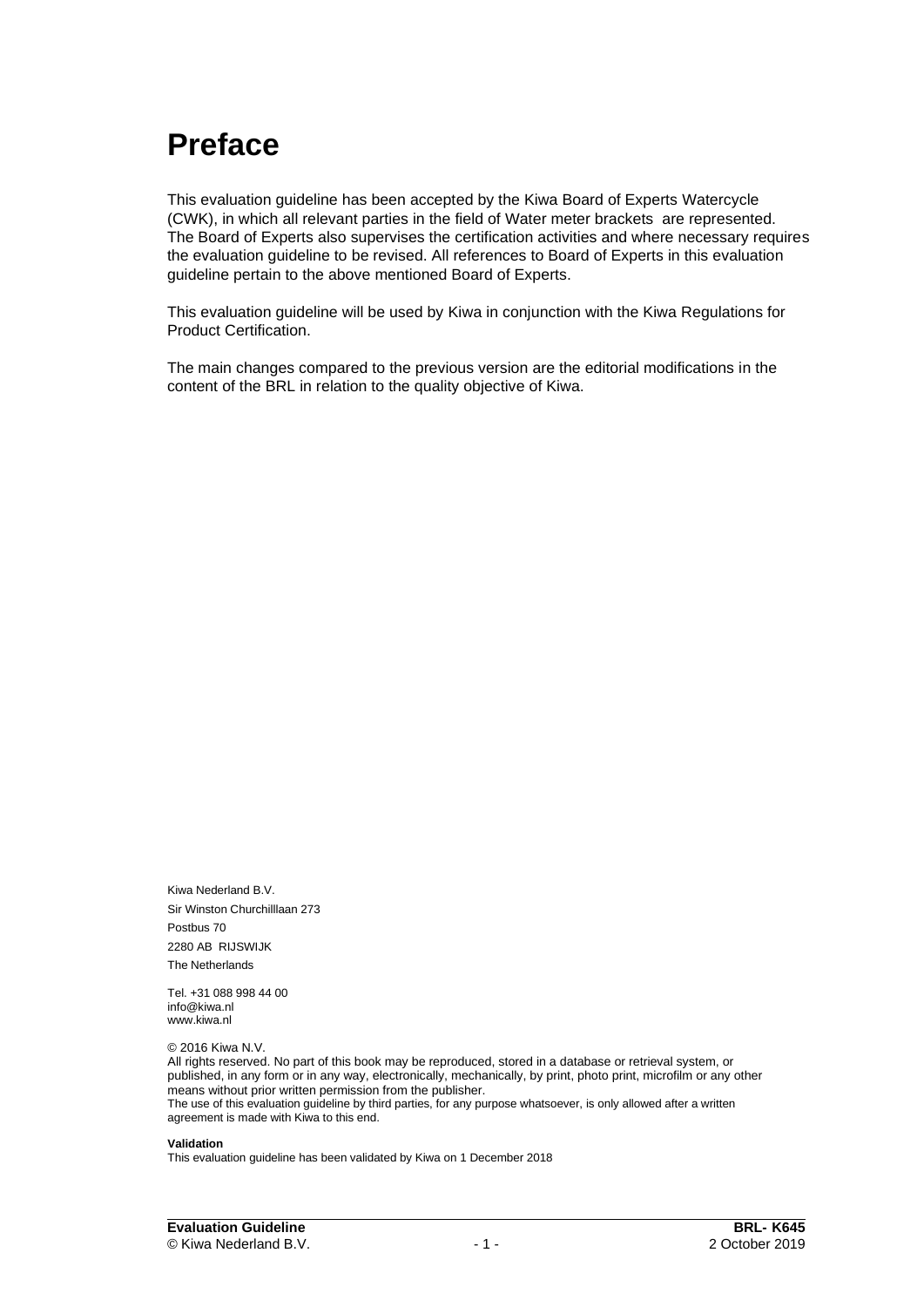## **Contents**

| 1                       | Introduction                                                   | 4                 |
|-------------------------|----------------------------------------------------------------|-------------------|
| 1.1                     | General                                                        | 4                 |
| 1.2                     | Field of application / scope                                   | 4                 |
| 1.3                     | Acceptance of test reports provided by the supplier            | 4                 |
| 1.4                     | Quality declaration                                            | 4                 |
| $\mathbf{2}$            | <b>Terms and definitions</b>                                   | 5                 |
| 2.1                     | Definitions                                                    | 5                 |
| 3                       | Procedure for granting a product certificate                   | 7                 |
| 3.1                     | Initial investigation                                          | $\overline{7}$    |
| 3.2                     | Granting the product certificate                               | $\overline{7}$    |
| 3.3                     | Investigation into the product and/or performance requirements | $\overline{7}$    |
| 3.4                     | Production process assessment                                  | $\overline{7}$    |
| 3.5                     | Contract assessment                                            | $\overline{7}$    |
| 4                       | <b>Requirements</b>                                            | 8                 |
| 4.1                     | General                                                        | 8                 |
| 4.2                     | Regulatory requirements                                        | 8                 |
| 4.3                     | Product requirements                                           | 8                 |
| 4.4                     | Design and execution                                           | 9                 |
| 4.5                     | Functional requirements                                        | 10                |
| 5                       | <b>Test methods</b>                                            | 12                |
| 5.1                     | General                                                        | 12                |
| 5.2                     | Testing resistance to forces and moments                       | $12 \overline{ }$ |
| 5.3                     | Determination of closure and water tightness                   | 13                |
| 5.4                     | Determination of endurance                                     | 13                |
| 6                       | <b>Marking</b>                                                 | 15                |
| 6.1                     | General                                                        | 15                |
| 6.2                     | Certification mark                                             | 15                |
| $\overline{\mathbf{z}}$ | Requirements in respect of the quality system                  | 16                |
| 7.1                     | Manager of the quality system                                  | 16                |
| 7.2                     | Internal quality control/quality plan                          | 16                |
| 7.3                     | Control of test and measuring equipment                        | 16                |
| 7.4                     | Procedures and working instructions                            | 16                |
| 7.5                     | Other requirements                                             | 16                |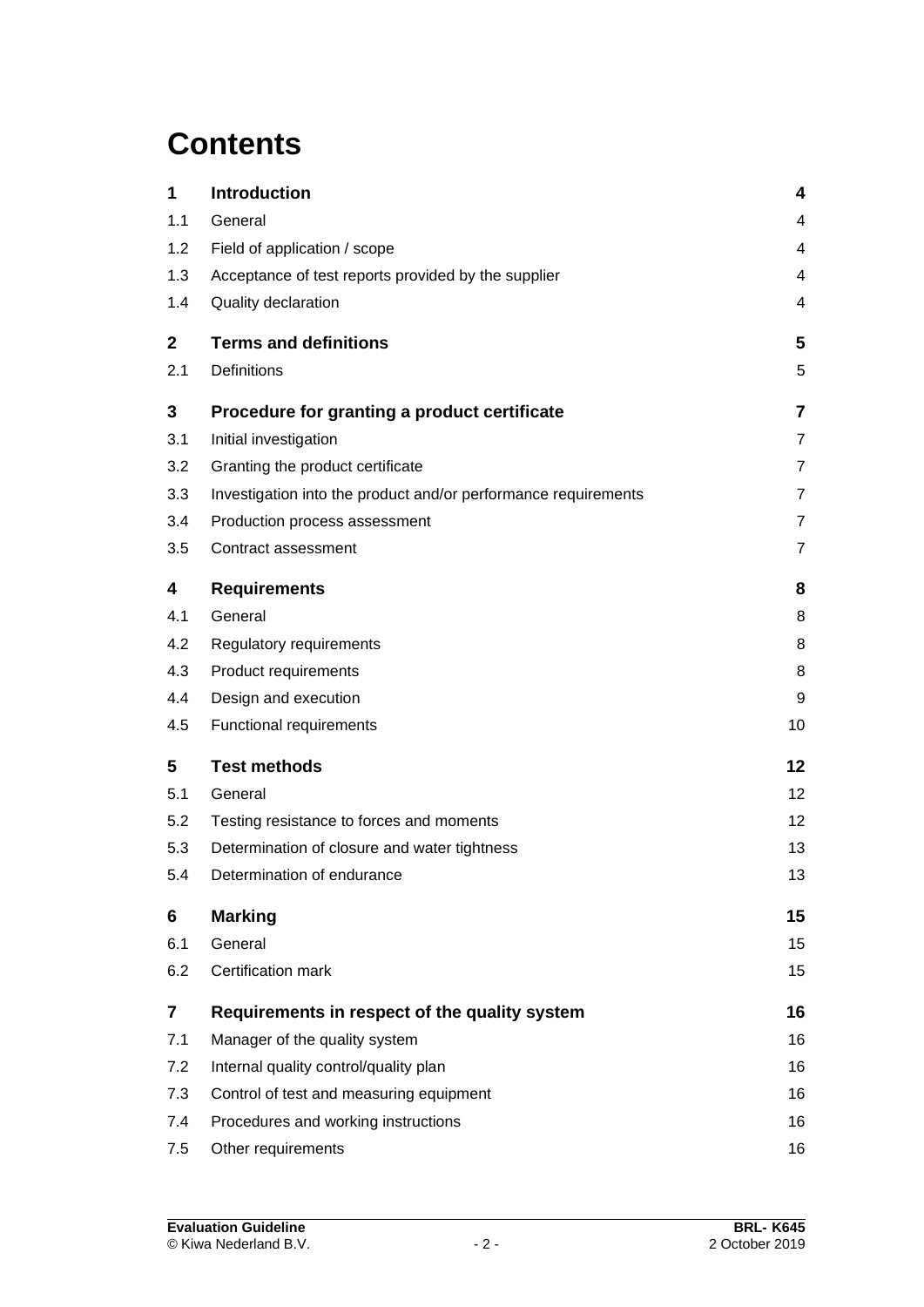| 8    | <b>Summary of tests and inspections</b>           | 17 |
|------|---------------------------------------------------|----|
| 8.1  | <b>Test matrix</b>                                | 17 |
| 8.2  | Inspection of the quality system of the supplier  | 18 |
| 9    | Agreements on the implementation of certification | 19 |
| 9.1  | General                                           | 19 |
| 9.2  | Certification staff                               | 19 |
| 9.3  | Report initial investigation                      | 20 |
| 9.4  | Decision for granting the certificate             | 21 |
| 9.5  | Layout of quality declaration                     | 21 |
| 9.6  | Nature and frequency of third party audits        | 21 |
| 9.7  | Non conformities                                  | 21 |
| 9.8  | Report to the Board of Experts                    | 21 |
| 9.9  | Interpretation of requirements                    | 22 |
| 9.10 | Specific rules set by the Board of Experts        | 22 |
| 10   | <b>Titles of standards</b>                        | 23 |
| 10.1 | Public law rules                                  | 23 |
| 10.2 | Standards / normative documents                   | 23 |
| 10.3 | Bibliography                                      | 23 |
| I    | Model certificate (informative)                   | 24 |
| Ш    | <b>Model IQC-scheme (informative)</b>             | 25 |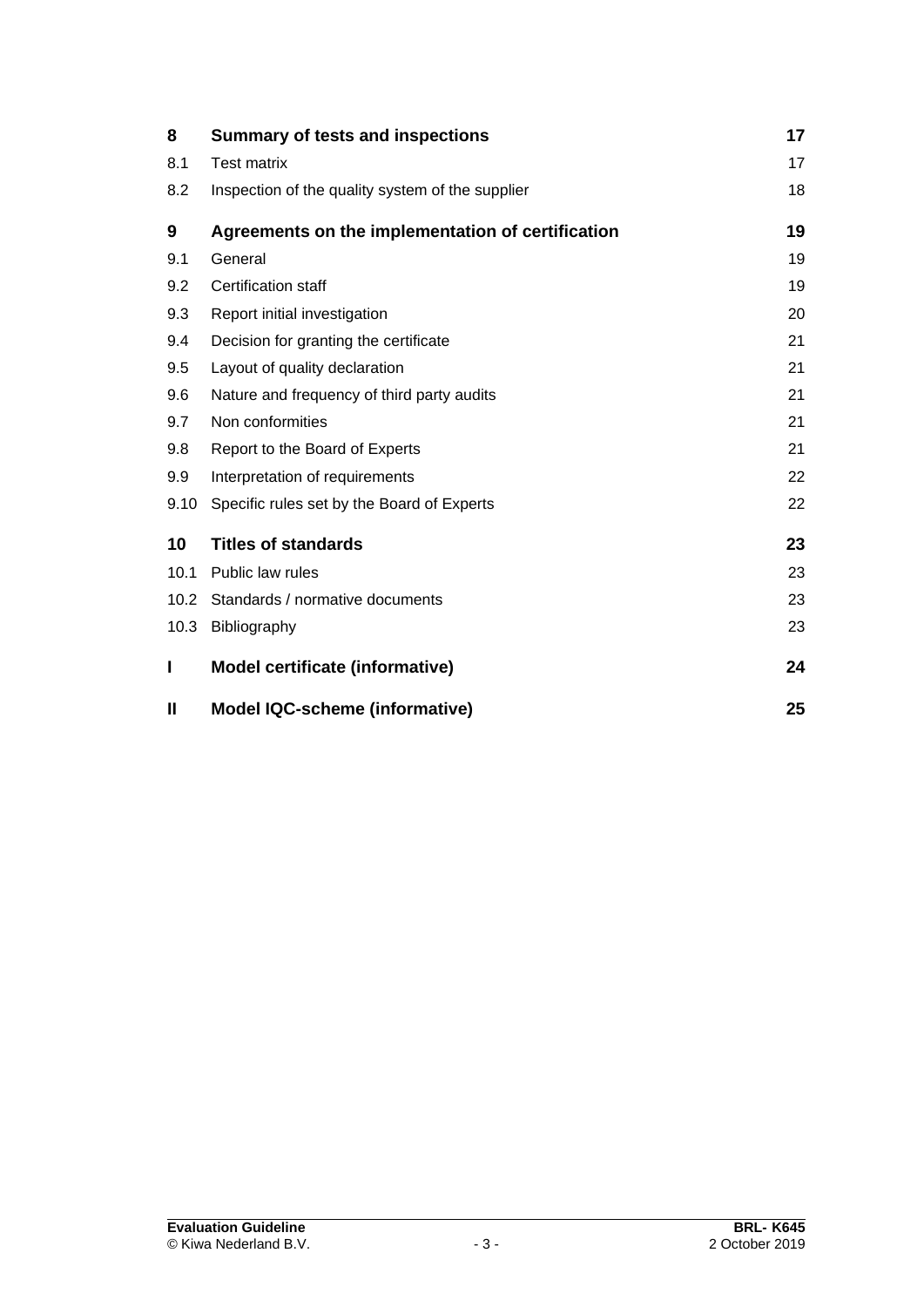## **2 Introduction**

## **2.1 General**

This evaluation guideline includes all relevant requirements which are adhered to by Kiwa as the basis for the issue and maintenance of a certificate for products used for Water meter brackets.

This guideline replaces the evaluation guideline BRL-K645/03, dated 01-02-2012. The quality declarations issued and based on that guideline will not lose their validity.

For the performance of its certification work, Kiwa is bound to the requirements as included in NEN-EN-ISO/IEC 17065 "Conformity assessment - Requirements for bodies certifying products, processes and services".

## **2.2 Field of application / scope**

The products are intended to install water meters according the evaluation guideline BRL-K618. The water meter brackets are intended to used in drinking water installations with a maximum water pressure of 1000 kPa and a maximum temperature 30ºC.

#### **2.3 Acceptance of test reports provided by the supplier**

If the supplier provides reports from test institutions or laboratories to prove that the products meet the requirements of this evaluation quideline, the supplier shall prove that these reports have been drawn up by an institution that complies with the applicable accreditation standards, namely:

- NEN-EN-ISO/IEC 17020 for inspection bodies;
- NEN-EN-ISO/IEC 17021 for certification bodies certifying systems;
- NEN-EN-ISO/IEC 17024 for certification bodies certifying persons;
- NEN-EN-ISO/IEC 17025 for laboratories;
- NEN-EN-ISO/IEC 17065 for certification bodies certifying products.

#### **Remark:**

This requirement is considered to be fulfilled when a certificate of accreditation can be shown, issued either by the Board of Accreditation (RvA) or by one of the institutions with which an agreement of mutual acceptance has been concluded by the RvA. The accreditation shall refer to the examinations as required in this evaluation guideline. When no certificate of accreditation can be shown, Kiwa shall verify whether the accreditation standard is fulfilled.

## **2.4 Quality declaration**

The quality declaration to be issued by Kiwa is described as a Kiwa product certificate. A model of the certificate to be issued on the basis of this evaluation guideline has been included for information as Annex.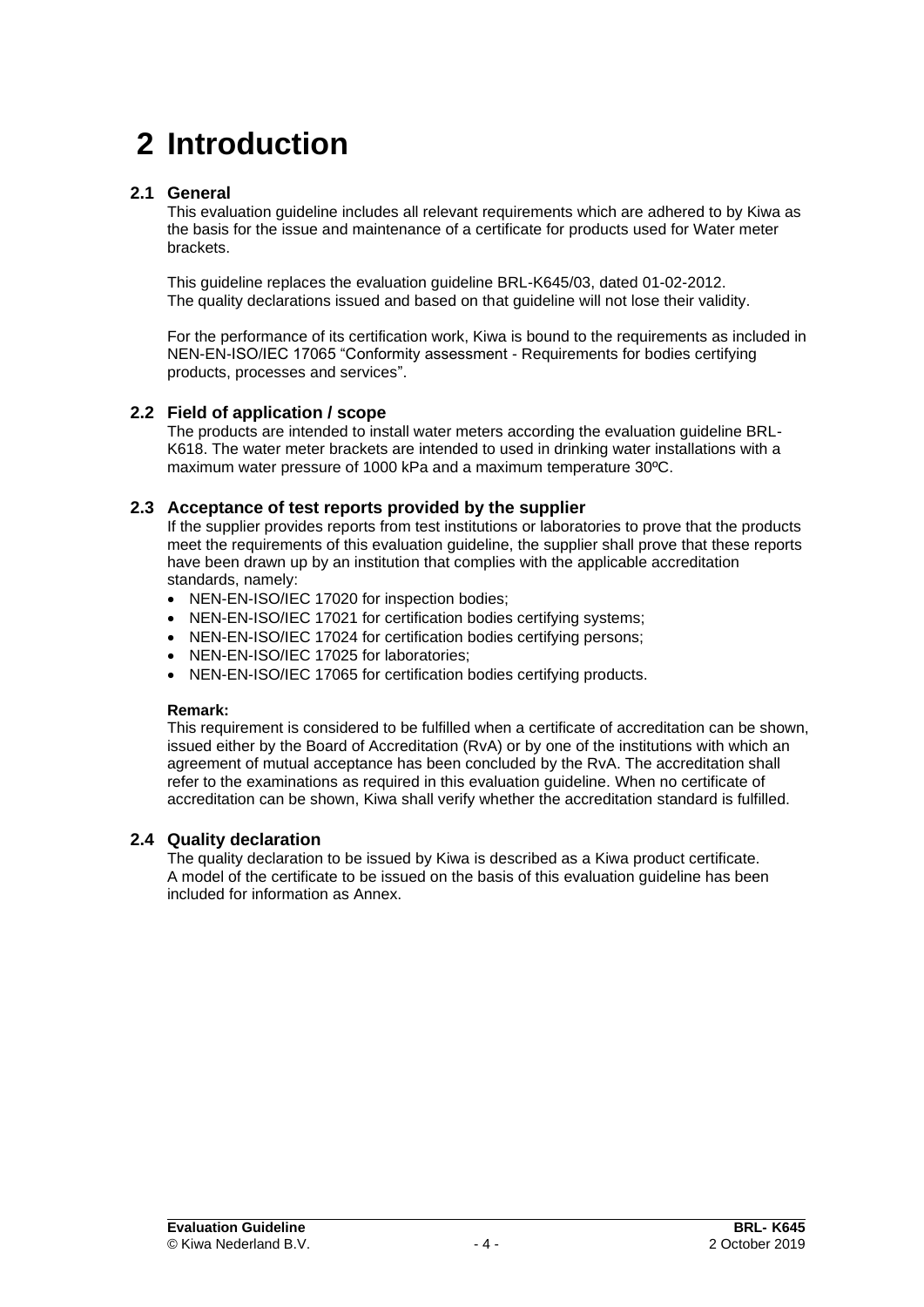## **3 Terms and definitions**

## **3.1 Definitions**

In this evaluation guideline, the following terms and definitions apply:

- **Board of Experts**: the Board of Experts "Water Cycle" (CWK).
- **Certification mark**: a protected trademark of which the authorization of the use is granted by Kiwa, to the supplier whose products can be considered to comply on delivery with the applicable requirements and possibly with quality information on the application of the product is added by a specially designed label which is based on the result , as stated in the report issued by Kiwa on the inspection of the prototype
- **Drinking water:** water intended or partly intended for drinking, cooking or food preparation or other domestic purposes, but does not include hot water, and is made available by pipeline to consumers or other customers.
- **Drinking water installation:** an installation direct or in-direct connected to the public drinking water distribution network of a drinking water company (source Dutch drinking water act);
- **Evaluation Guideline (BRL)**: the agreements made within the Board of Experts on the subject of certification.
- **Hot tap water:** water intended or partly intended for drinking, cooking or food preparation or other domestic purposes, which is heated before it is made available for those applications.
- **House hold water:** non-potable water that may only be used within premises for flushing toilets (source Dutch drinking water act);
- **Installation:** configuration consisting the pipe work, fittings and appliances;
- **Inspection tests**: tests carried out after the certificate has been granted in order to ascertain whether the certified products continue to meet the requirements recorded in the evaluation guideline.
- **IQC scheme (IQCS):** a description of the quality inspections carried out by the supplier as part of his quality system.
- **Pre-certification tests**: tests in order to ascertain that all the requirements recorded in the evaluation guideline are met.
- **Private Label Certificate:** A certificate that only pertains to products that are also included in the certificate of a supplier that has been certified by Kiwa, the only difference being that the products and product information of the private label holder bear a brand name that belongs to the private label holder.
- **Product certificate**: a document in which Kiwa declares that a product may, on delivery, be deemed to comply with the product specification recorded in the product certificate.
- **Product requirements**: requirements made specific by means of measures or figures, focussing on (identifiable) characteristics of products and containing a limiting value to be achieved, which can be calculated or measured in an unequivocal manner.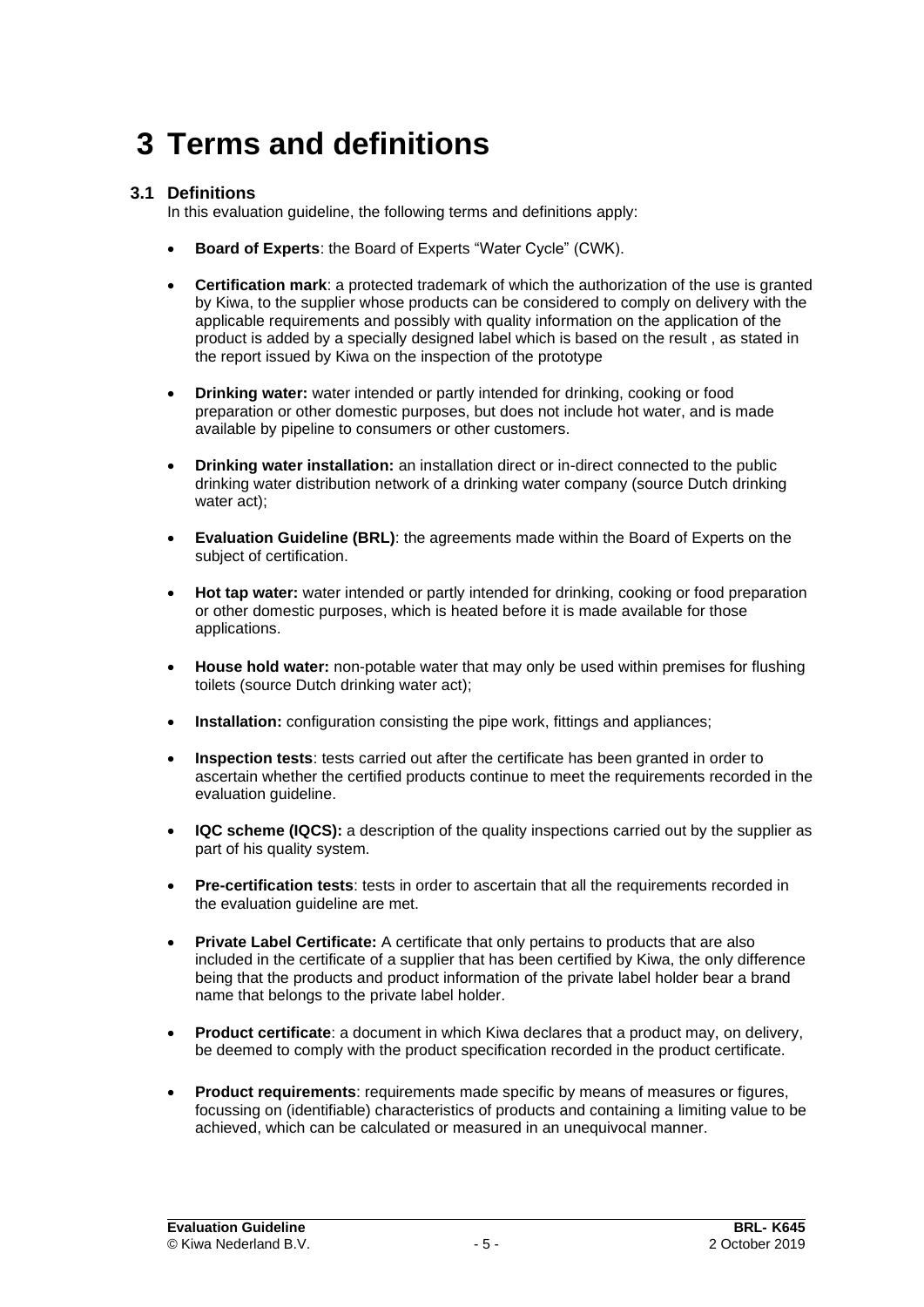- **Supplier**: the party that is responsible for ensuring that the products meet and continue to meet the requirements on which the certification is based.
- **Pre-certification tests**: tests in order to ascertain that all the requirements recorded in the Evaluation Guideline are met.
- **Tap water** (origin Drinking Water Directive): water intended for drinking, cooking, food preparation or other domestic purposes.
- **Effective pressure (p**e**):** the difference between the nominal pressure (p) and the atmospheric pressure (pamb). In formula: pe=p- pamb. The pressures are indicated in kPa.
- **Water meter bracket:** is a bracket, including connection fittings and is for use as a support of the Household water meters. The water meters are intended for connection between the connection line and the inhouse installation. We refer to figure 1.
- **Water meter bracket for 1 water meter:** Water meter bracket designed for the installation of one water meter.
- **Water meter bracket for 2 water meters**: Water meter bracket designed for parallel installation of two water meters.

#### Remarks

In household installations some times a second water supply is added, for example grey water or rain water, etc.



Figure 1

The drawing gives a general description. Other types are also possible.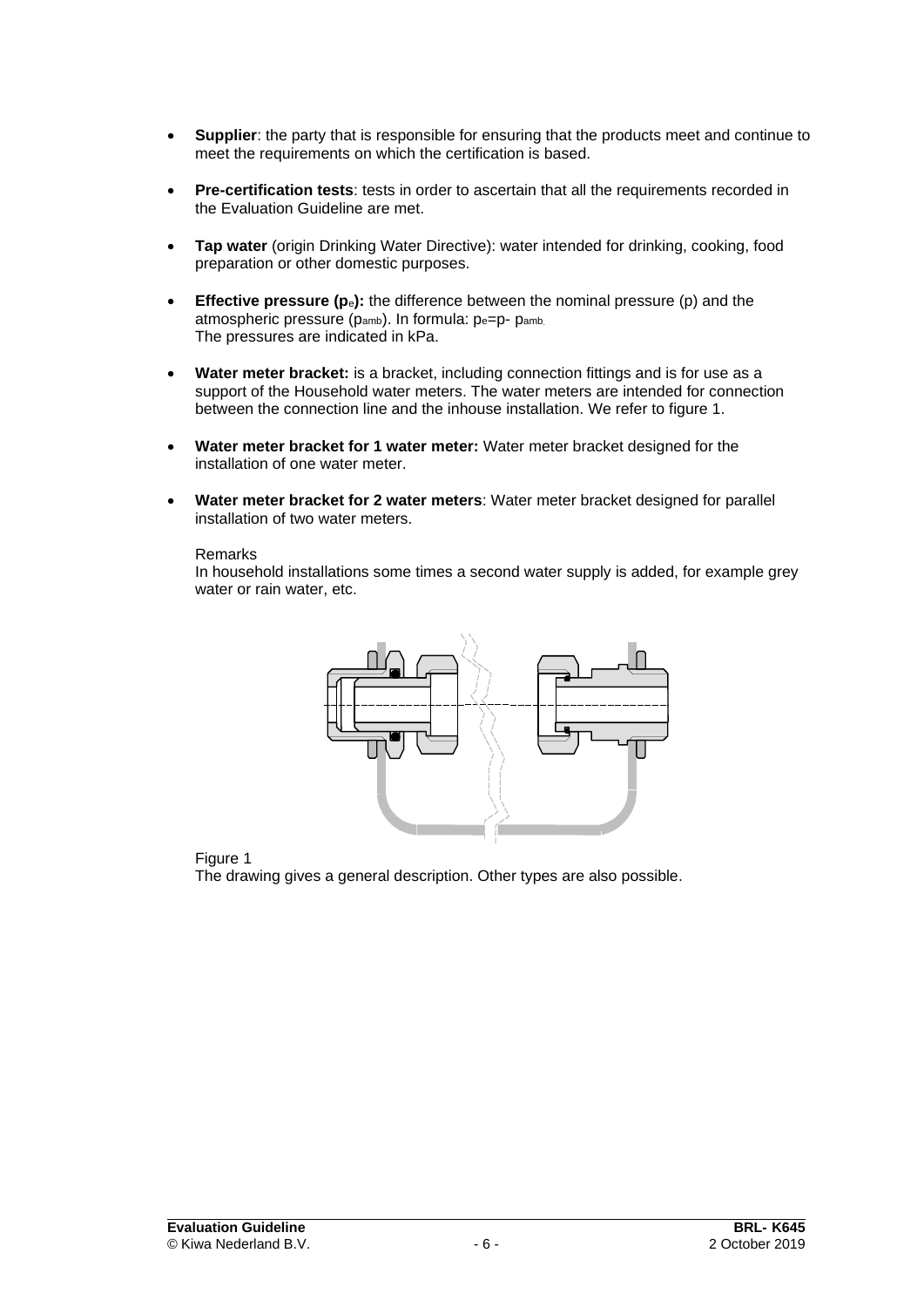## **4 Procedure for granting a product certificate**

#### **4.1 Initial investigation**

The pre-certification tests to be performed are based on the (product) requirements as contained in this evaluation guideline, including the test methods, and comprises the following:

- type testing to determine whether the products comply with the product and/or functional requirements;
- production process assessment;
- assessment of the quality system and the IQC-scheme:
- assessment on the presence and functioning of the remaining procedures.

#### **4.2 Granting the product certificate**

After finishing the pre-certification tests, the results are presented to the Decision maker (see [10.2\)](#page-19-0) deciding on granting the certificate. This person evaluates the results and decides whether the certificate can be granted or if additional data and/or tests are necessary.

#### **4.3 Investigation into the product and/or performance requirements**

Kiwa will investigate the to be certified products against the certification requirements as stated in the certification requirements.

The necessary samples will be drawn by or on behalf of Kiwa.

#### **4.4 Production process assessment**

When assessing the production process, it is investigated whether the producer is capable of continuously producing products that meet the certification requirements. The evaluation of the production process takes place during the ongoing work at the producer.

- The assessment also includes at least:
- The quality of raw materials, half-finished products and end products;
- Internal transport and storage.

#### **4.5 Contract assessment**

If the supplier is not the producer of the products to be certified, Kiwa will assess the agreement between the supplier and the producer.

This written agreement, which is available for Kiwa, includes at least:

Accreditation bodies, scheme managers and Kiwa will be given the opportunity to observe the certification activities carried out by Kiwa or on behalf of Kiwa at the producer.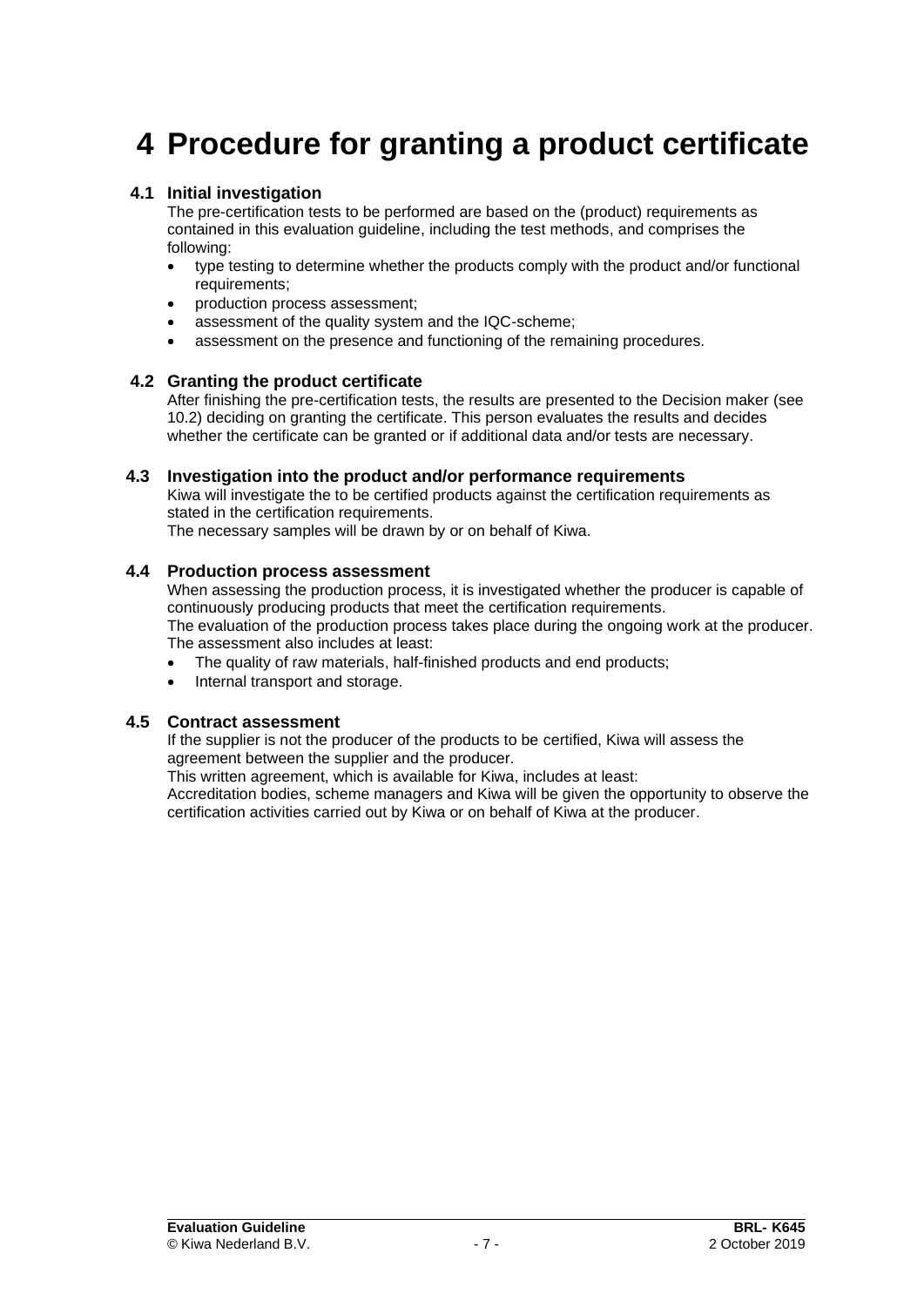## **5 Requirements**

## **5.1 General**

This chapter contains the requirements that the Water meter brackets have to fulfil.

## **5.2 Regulatory requirements**

### *5.2.1 Requirements to avoid deterioration of the quality of drinking water*

Products and materials which (may) come into contact with drinking water or warm tap water, shall not release substances in quantities which can be harmful to the health of the consumer, or negatively affect the quality of the drinking water. Therefore, the products or materials shall meet toxicological, microbiological and organoleptic requirements as laid down in the currently applicable "Ministerial Regulation materials and chemicals drinking water and warm tap water supply", (published in the Government Gazette). Consequently, the procedure for obtaining a recognised quality declaration, as specified in the currently effective Regulation, has to be concluded with positive results.

Products and materials with a quality declaration<sup>1</sup>, e.g. issued by a foreign certification institute, are allowed to be used in the Netherlands, provided that the Minister has declared this quality declaration equivalent to the quality declaration as meant in the Regulation.

## **5.3 Product requirements**

#### *5.3.1 Product*

<span id="page-8-0"></span>The requirements of the product are specified below*.*

## *5.3.2 Corrosion resistance*

<span id="page-8-1"></span>The materials shall be corrosion resistant or protected against corrosion. The materials used may not have an adverse effect on each other.

#### *5.3.3 Chemical and mechanical requirements*

For the parts that are not in contact with drinking water the following is required.

#### *5.3.3.1 Rubber*

The manufacturer shall present to the certification institute which rubber compound and type is applied, including the hardness and the dimension of the parts.

#### *5.3.3.2 Metallic protection layers*

The following types of layers are permitted:

- a. Protection layer of plastic
	- The protection layer are to be in accordance with:
	- EN 248 in relation to corrosion resistance:
	- ISO 2409, table 1, Class 0 or 1 in relation to the adhesion.
- b. Nickle -chrome protection layers

Nickle-chrome protection layers are to be in accordance with EN 248.

## *5.3.3.3 Solder- and solder flux*

The solder shall be lead and cadmium free, when in contact with drinking water.

<sup>&</sup>lt;sup>1</sup> - A quality declaration issued by an independent certification institute in another member state of the European Community or another state party to the agreement to the European Economic Area, is equivalent to a recognized quality declaration, to the extent that, to the judgment of the Minister of the first mentioned quality declaration, is fulfilled the at least equivalent requirements as meant in the Regulation materials and chemicals drinking water- and warm tap water supply.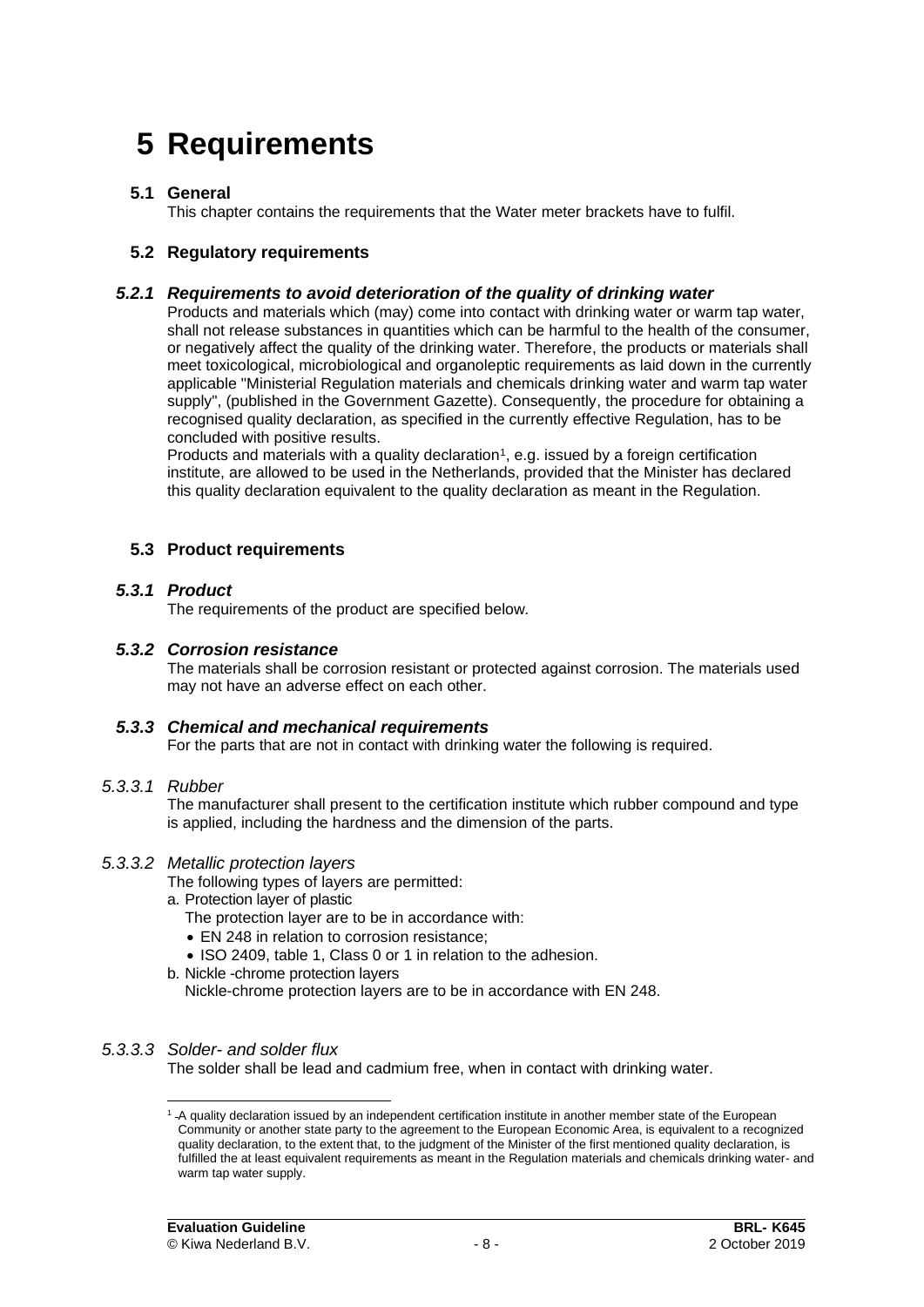The solder types shall comply with the actual standards:

- Hard solder, NEN 1113, S-Cu80 AgP or S-Cu93P.
- Hard solder types are to be Phosphorus contained.
- Soft solder, NEN-EN 29453, table 2, alloy number 24 or 29.

The applied soldering flux for soldering shall comply with the Kiwa guideline BRL-K624.

#### *5.3.3.4 Other materials*

Materials which are not in contact with drinking water shall be:

- Fit for it's purpose:
- Corrosion resistant;
- Resistance against influence of drinking water;
- In compliance with article 4.2 of this guideline.

#### **5.4 Design and execution**

<span id="page-9-0"></span>The construction and design of the water meter bracket is free, taking in to account the following.

#### *5.4.1 Application of attachment holes*

<span id="page-9-1"></span>The holes for the fixation of the bracket shall be designed in such a way that the installation in each and every position is possible.

## *5.4.2 Adjustability*

<span id="page-9-2"></span>Parts that are intended for the adjustment of the bracket shall be fixed to the bracket at all times.

#### *5.4.3 Dimensions for pressure surface*

<span id="page-9-3"></span>The dimensions of the pressure surface for the sealing rings shall comply with the values for the pressure surface on water meters, stipulated in the Kiwa Guideline BRL-K618.

## *5.4.4 Connection ends*

The water meter brackets can be configured with two of the following connection ends:

- internal (female) thread;
- external (male) dread;
- press-, compression- or push-in joints for metal or plastic pipes;
- <span id="page-9-4"></span>• secured union nut.

#### *5.4.5 Brackets designed for two watermeters*

The water meter bracket shall be suitable for the installation of two water meters according to BRL-K618. The free space between the two water meters should be enough to ensure the mounting, demounting and free reading of the water meters.

**Note** 

Upon the date of the preparation of this guideline experience was gathered for the implementation of two water meters. The specific requirements will be included in this guideline, when and if the experience results in the normalization of the specific dimensions.

## *5.4.6 Threaded connection ends*

<span id="page-9-5"></span>The brackets with threaded connection ends shall comply with ISO228-1.

The thread length and the total length of the connection end with external thread shall comply with the Kiwa guideline BRL623. Connection ends with external thread shall be configured with wrench flats directly after the threaded end.

Table 1 gives an overview of the applicable thread configurations.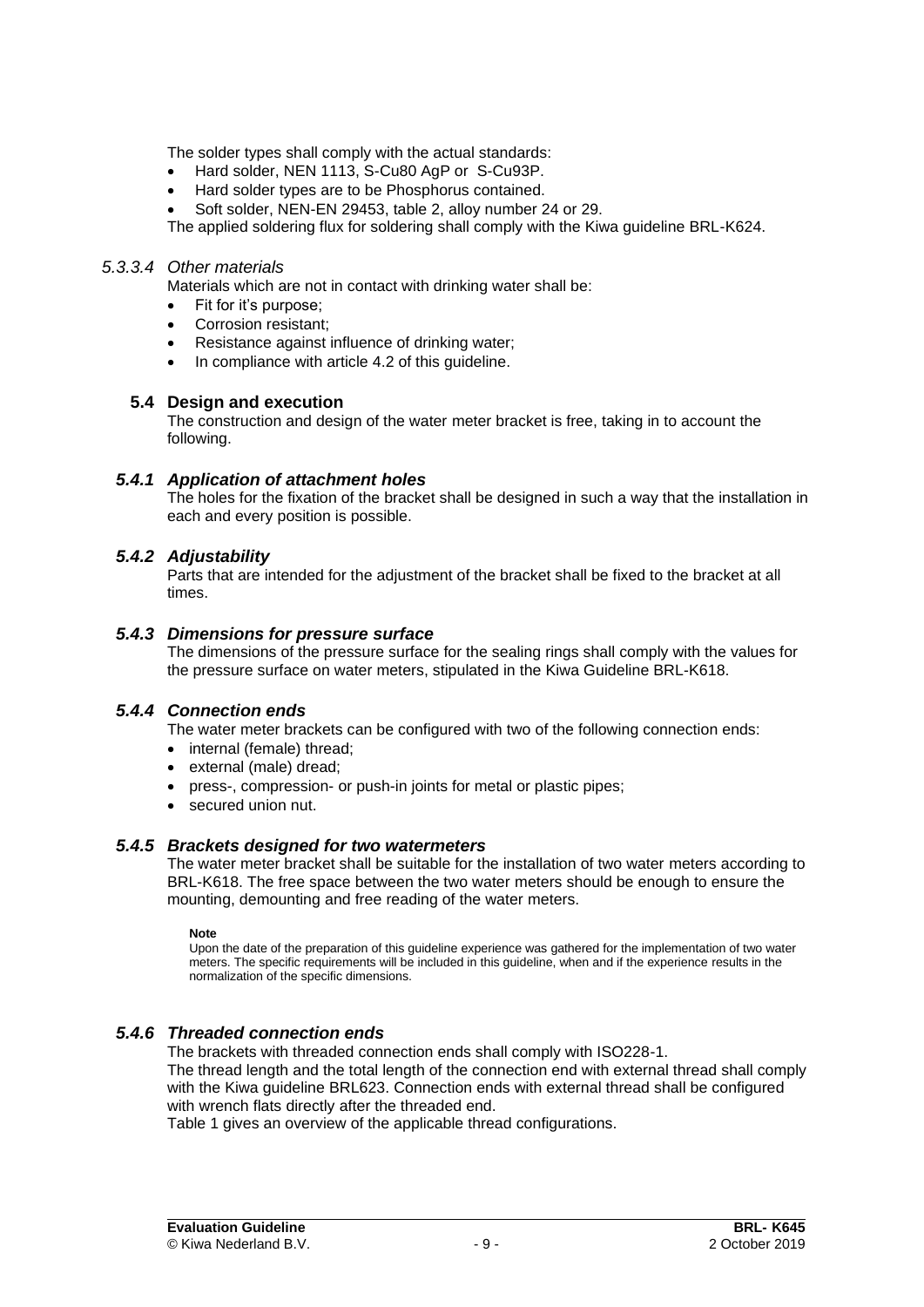## *5.4.7 Wrench flats*

<span id="page-10-1"></span><span id="page-10-0"></span>The height of the wrench flats shall satisfy the minimum values outlined in the evaluation guidelines BRL-K623.

#### *5.4.8 Compression press or push in ends*

Connecting ends provided with press-, compression- or push-in joints shall meet the requirements as specified in the Kiwa evaluation guideline BRL-K640. Table 1 gives the values of the external diameter of the copper pipe to be fitted.

#### **Table1- Configuration of the connection ends**

|    | Threaded connection ends |                        | Thread ends for<br>wrench flats | External<br>diameter of the<br>copper pipes |
|----|--------------------------|------------------------|---------------------------------|---------------------------------------------|
| DN | Internal thread          | <b>External thread</b> |                                 | <sub>mm</sub>                               |
| 15 | G $\frac{1}{2}$          | $G\frac{3}{4}$         | $G\frac{3}{4}$                  | 15                                          |
| 20 | $G\frac{3}{4}$           | G 1                    | G <sub>1</sub>                  | 22                                          |
| 25 | G <sub>1</sub>           | $G_1\frac{1}{4}$       | $G_1\frac{1}{4}$                | 28                                          |
| 32 | G $1\frac{1}{4}$         | $G_1\frac{1}{2}$       | $G_1\frac{1}{2}$                | 35                                          |
| 40 | G 1½                     | G <sub>2</sub>         | G <sub>2</sub>                  | 42                                          |

#### *5.4.9 Installing the watermeter(s)*

<span id="page-10-2"></span>The bracket shall be equipped with a sliding piece or a fitting, which can move in axial direction

The connection ends for the water meter shall be configured with secured union nut. The thread configuration shall comply with NEN176, tolerance A according to NEN1141. The thread length shall comply with the requirements stipulated in BRL-K623.

#### *5.4.10 Thread coupling/ sliding piece*

<span id="page-10-4"></span><span id="page-10-3"></span>For the surface roughness, the specification of the O-ring supplier should be taken into account.

## *5.4.11 Seal*

If requested by the user, the water meter bracket can be provided with means to seal.

## <span id="page-10-5"></span>**5.5 Functional requirements**

## *5.5.1 Resistance against forces and moments*

*5.5.1.1 Pressing force of the connection*

The bracket shall be capable to withstand a pull out force of 1000 N at the connection end, without loosening, showing leakage and with no signs of damage or distortion. The test should be conducted according to article 6.2.1 of this guideline.

#### *5.5.1.2 Resistance to forces and moments on the end joints*

In case the bracket is configured with connection ends suitable for connection to metal pipes, the tests as described in 6.2.2, shall not reveal any leaking, permanent distortion or damage. After concluding the test according to article 6.2.2 the bracket shall comply with the requirements of article 4.4.2 in relation to closure and water tightness.

#### *5.5.1.3 Resistance to external forces*

The bracket shall be capable to withstand the forces applied during practical use. The bracket shall be examined according to article 6.2.3 of the guideline. During and after the examination the bracket shall not show signs of permanent distortion and/or leakage.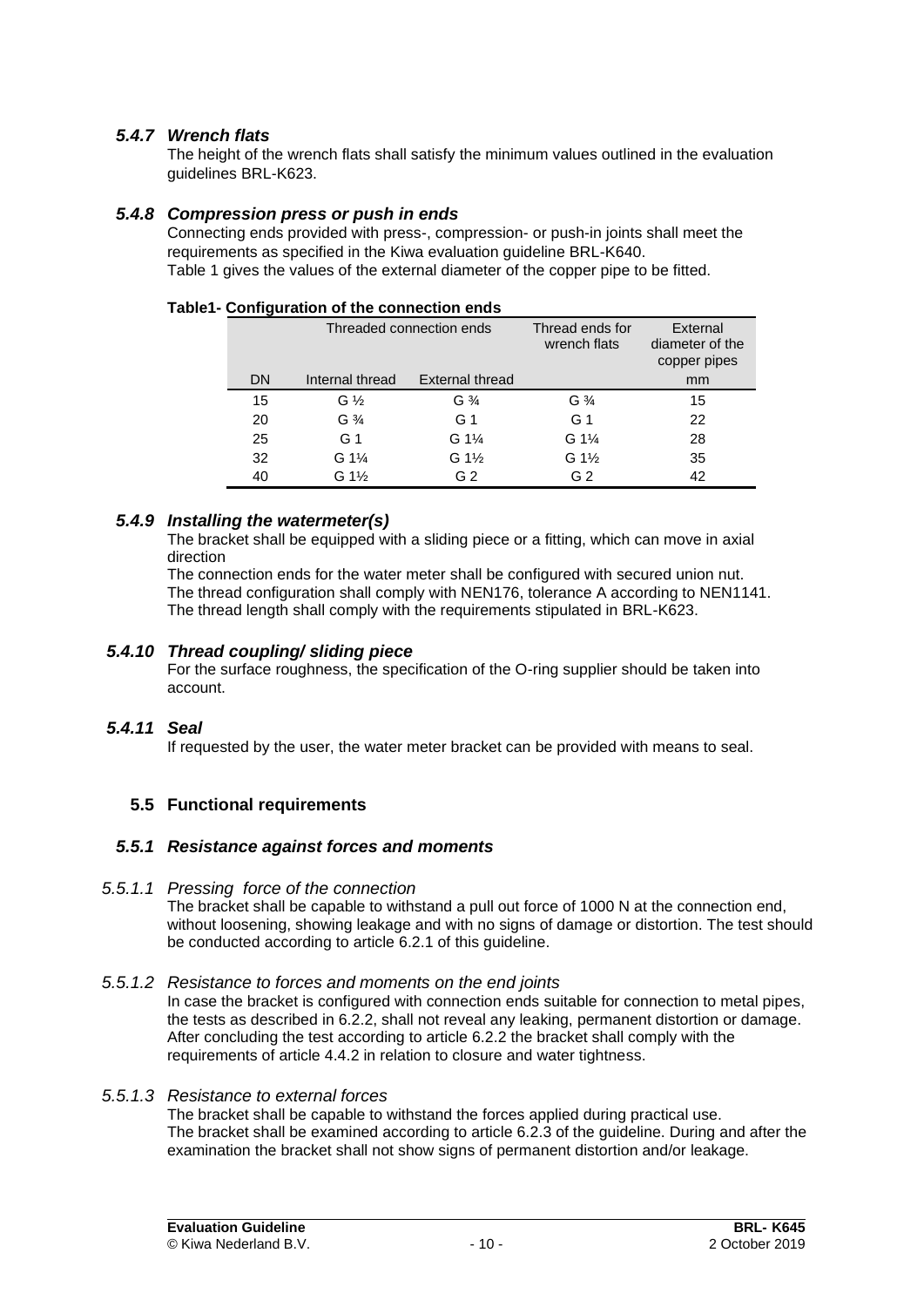## *5.5.2 Closure and water tightness*

<span id="page-11-0"></span>The water supply part of the water meter bracket shall show no leakage when tested at a water pressure of 0 kPa up to and including 1600 kPa. The water meter bracket shall not include any special aids.

<span id="page-11-1"></span>The examination shall be conducted according to article 6.3,. During the examination no signs of damage or/and leakage shall be visible.

## *5.5.3 Endurance*

The bracket shall be put to an endurance test according to article 6.4 of the guideline. After the endurance test the bracket shall comply with article 4.4.2 of the guideline.

## *5.5.4 Additional requirements*

## *5.5.4.1 Hygienic treatment of products in contact with drinking water*

The supplier must have a procedure in place that protects the products in such way, that the hygiene is ensured during storage and transport.

In addition, the supplier shall inform the customer about the handling of products delivered under the certificate, which come into contact with drinking water and warm tap water, from arriving at the construction site through to the realization and commissioning. The primary reason for providing this the information is to contribute to the awareness of the importance of hygienic work as a 'prevention measure'

#### *5.5.4.2 Protection of products during transport and storage*

For the purpose of hygienic handling, products shall be protected against contamination. This is in regards to the surfaces of the product that come into contact with drinking water during the application.

Precautions to protect the product against contamination shall be agreed upon between the supplier and the client and shall be recorded in the quality management system of the supplier.

## *5.5.5 deviating requirements*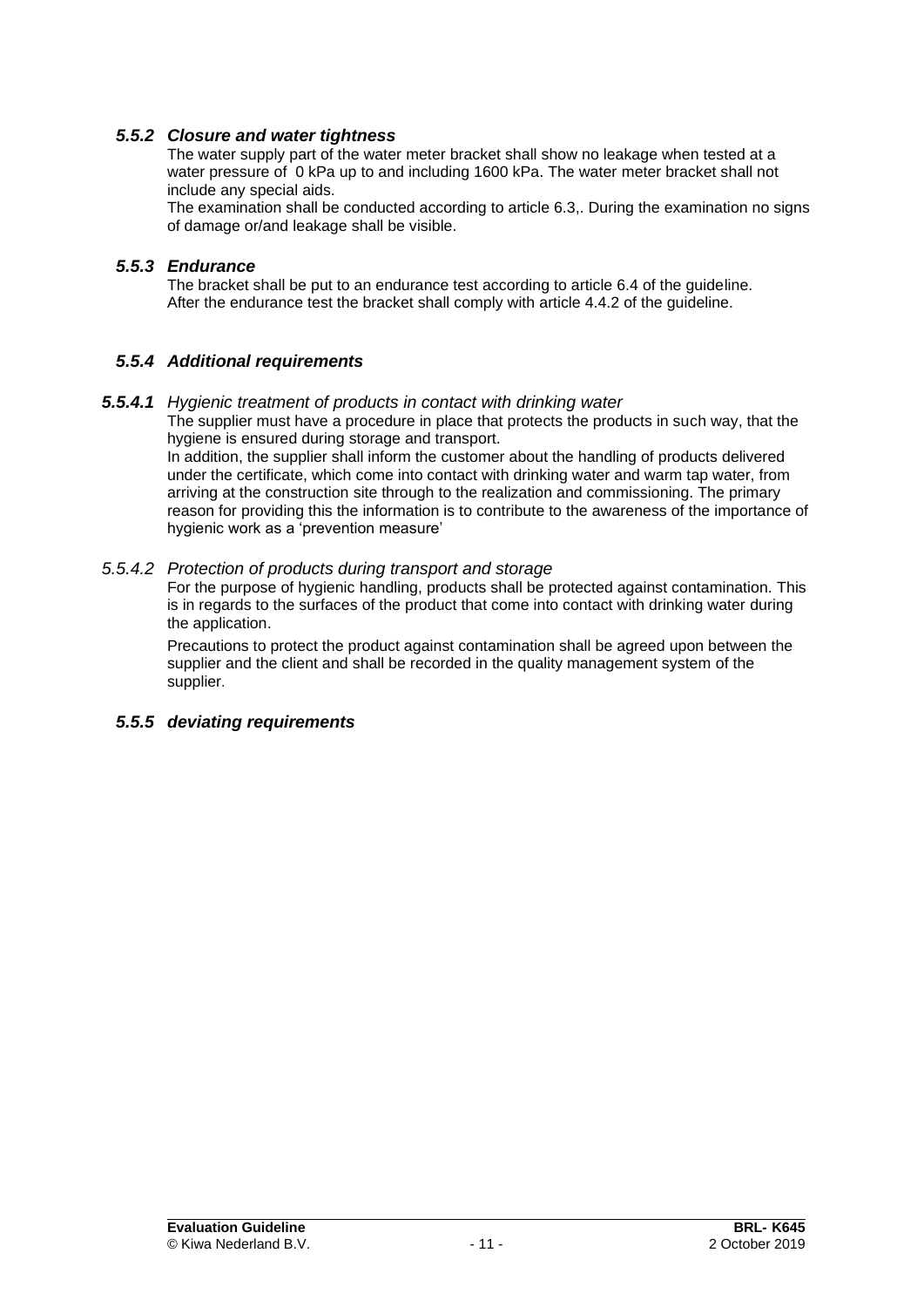## **6 Test methods**

## **6.1 General**

## **6.2 Testing resistance to forces and moments**

## *6.2.1 Determination of the press force of the connection*

#### *6.2.1.1 Apparatus*

For this test a pull direction is required to which the samples will be tested in axial direction to an equal increasing pull force.

#### *6.2.1.2 Sample*

For this test, a water meter bracket furnished with a supply and drain connection, installed on a flat surface with enough strength according to the specifications of the manufacturer is to be provided.

Instead of a water meter a fit piece with equal nominal diameter can be fitted. The sample should be vented. The water pressure is to be measured using a pressure gauge conforming with NEN927.

#### *6.2.1.3 Test conditions*

The test shall be conducted at ambient conditions (room temperature  $23 \pm 2 \degree C$ .)

#### *6.2.1.4 Method*

- a. vent the installation properly;
- b. Apply a water pressure of  $(1600 \pm 50)$ kPa;
- c. Increase gradually the tensile force on the supply pipe up to  $(1000 \pm 50)$ N within 30 seconds.
- d. The test can be discontinued if determined that the supply piping cannot withstand the force.
- e. The results of the test proofs compliance to the requirements:
- f. Maintain the tensile force during 60 minutes (the tensile force during the test shall remain constant independent of the length of the sample);
- g. Repeat the sequence a up to d, in which the tensile force is applied to the counter side of the sample.

## *6.2.2 Determination of the resistance forces and moments on the connection end*

#### *6.2.2.1 Apparatus*

To test the resistance of the resistance against forces and moments on the connection end, the water meter bracket shall be installed in a test apparatus in which the required moment can be exerted on the specified part.

#### *6.2.2.2 Sample*

For this test it is required that the water meter bracket is fitted in a testing installation, capable of supplying water at the given pressures. Instead of the water meter, a dummy with matching nominal diameter is mounted. The installation should be free of air. The water pressure is to be measured using a pressure gauge conforming with NEN927.

If necessary the connection ends can be fitted auxiliary fittings to enable the required moments to be exerted on the relevant components.

#### **Remarks**

For the threaded connection ends which are not configured with wrench flats a test piece with thread end can be applied.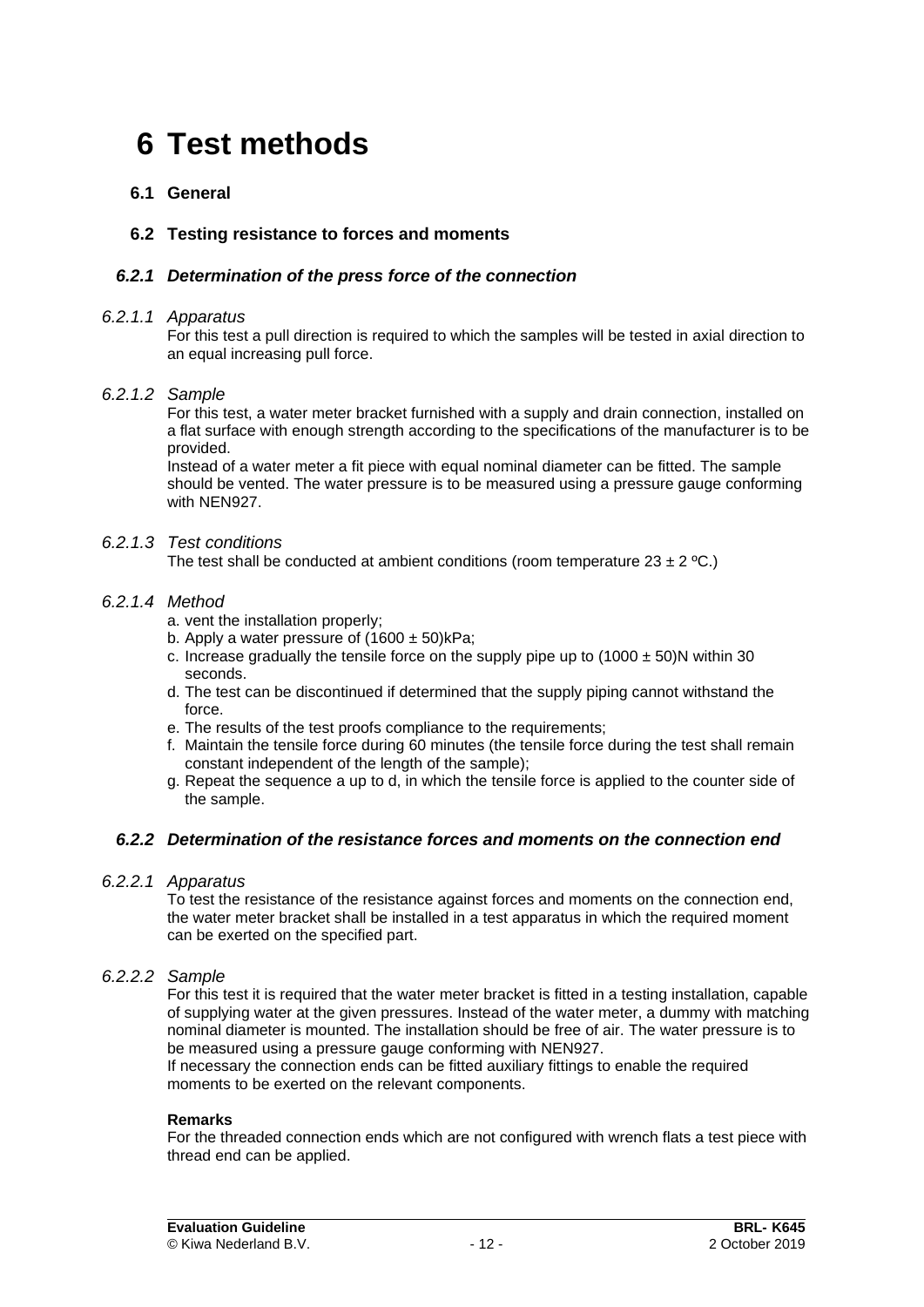#### *Method*

- a. Fit one connection end of the test piece with, if possible using an auxiliary fittings on the test installation and fill the installation with water;
- b. Close after removing the air out of the installation, the supply side of the sample;
- c. Apply to the test piece a water pressure equally and within 15 seconds increasing to (1600 ± 50)kPa and maintain the test pressure;
- d. Apply during (60  $\pm$  5) seconds on the free side of the connection end a bending moment with a value as stipulated in table 2;
- e. Repeat the test sequence "a" to "d", on the other connection end
- f. Only applicable for brackets for 2 water meters. Repeat sequence "a" to "e" with the connection ends for the 2nd water meter.

| DΝ | Force on the connection ends<br>(Mm) |  |
|----|--------------------------------------|--|
|    | Bending                              |  |
| 15 | 70                                   |  |
| 20 | 100                                  |  |
| 25 | 150                                  |  |
| 32 | 150                                  |  |

## *6.2.3 Determination of the resistance of external forces*

- a. Install the water meter bracket to a surface with enough rigidness and install a dummy with sufficient strength:
- b. Bring to the water supply part a pressure increasing to  $(1600 \pm 50)$  kPa;
- c. Apply to the meter fit piece a moment force of  $(1000 \pm 50)$  N, perpendicular to the middle, so that both connection ends receives equal force moment;
- d. Keep the moment force of point "c" during  $(300 \pm 10)$  seconds aligned to the installation plane;
- e. Keep the moment force of point "c" during  $(300 \pm 10)$  seconds perpendicular to the installation plane
- f. Only for brackets designated for 2 water meters. Repeat "a"to "e", in which the meter test piece is mounted to the connection ends of the 2nd water meter.

## **6.3 Determination of closure and water tightness**

- a. Install the water meter bracket to a plane, having enough rigidness.
- b. Connect the water meter bracket to the installation for which the test can be executed.
- c. Flush the water meter bracket with water, and make sure the bracket is air free
- d. Apply to the water supply part a pressure increased to (1600 ±50) kPa and keep the applied pressure during  $(300 \pm 10)$  seconds.

## **6.4 Determination of endurance**

## *6.4.1 Test piece*

For this test a new sample of the water meter bracket is required. On the position of the water meter a dummy is installed with a size equal to that of the water meter to which the bracket is designed for. The supply side of the test piece is closed after being vented.

## *6.4.2 Test conditions*

The test piece shall be able to apply the required pressure jump values, while free hanging in water or air at ambient temperature.

The test piece should be hung in water or air with room temperature, can be subjected to pressure shocks.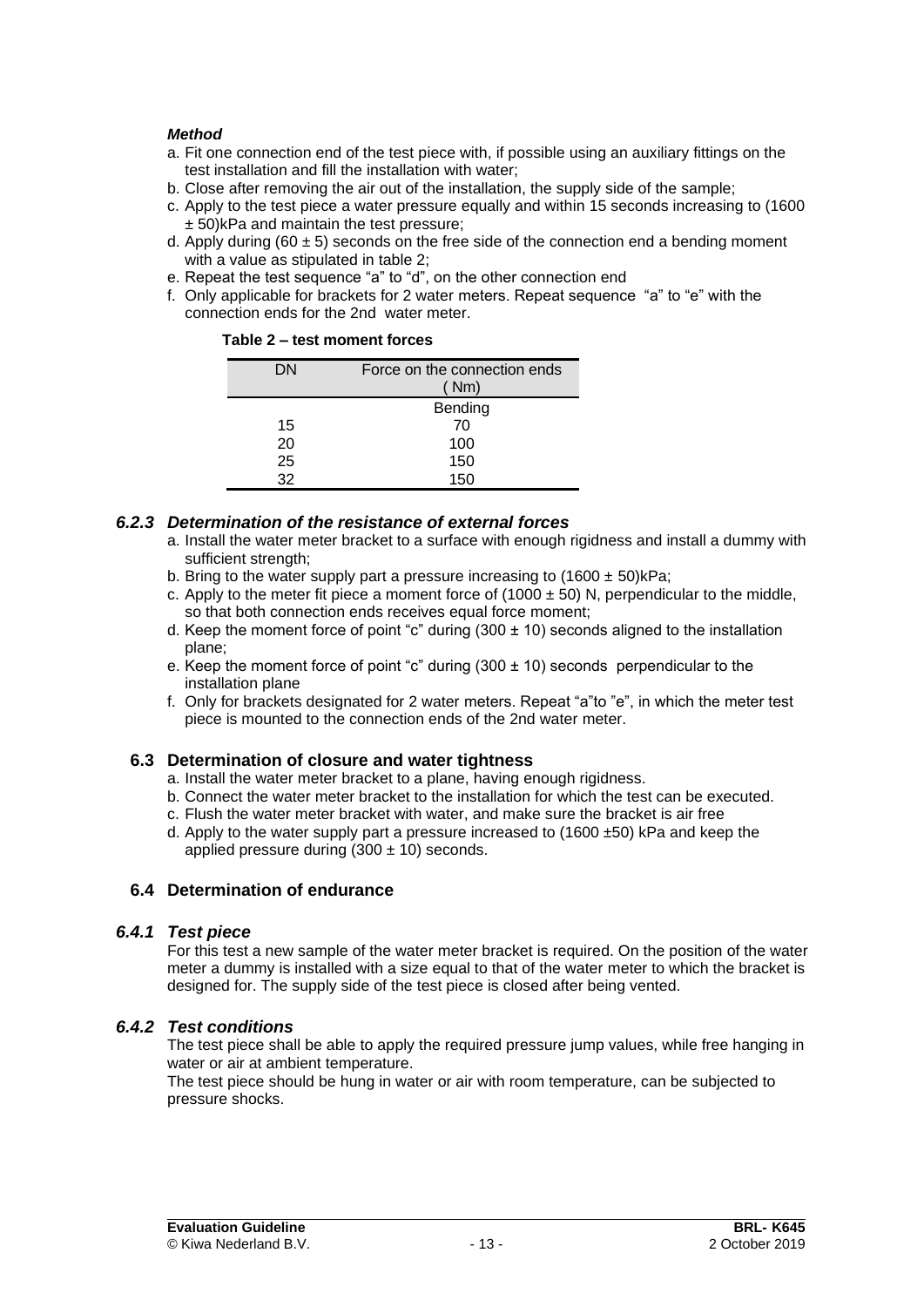## *6.4.3 Test method*

Apply to the test piece a sinusoidal pressure jumps. The lower limit of the pressure jump shall be 100 kPa and the upper level shall be 1500 kPa. Every 60 seconds there shall be 30 pressure jumps conducted. The total amount of pressure jumps executed shall be 10,000 cycles.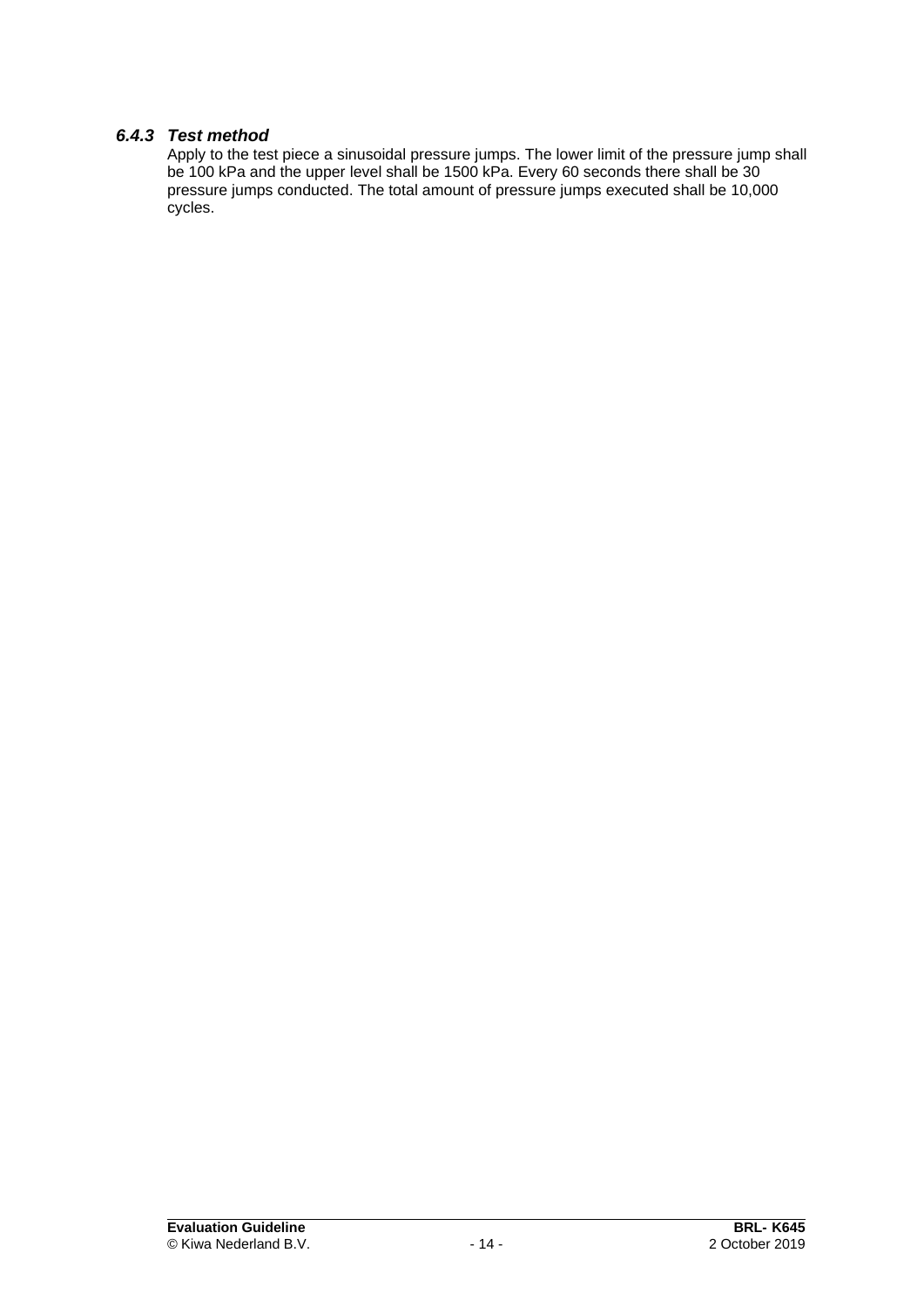## **7 Marking**

## **7.1 General**

The products shall be marked with following indelible marks and indications:

- name or logo of the manufacturer;
- data or code indicating the date of production;
- type indication.
- Nominal diameter

or:

For indications and markings see product standard <…….>

## **7.2 Certification mark**

After concluding a Kiwa certification agreement, the certified products shall be indelible marked with the certification mark:

For products which come in contact with drinking water:

The Kiwa Water Mark "KIWA  $\mathcal{F}$ ", or Kiwa  $\mathcal{I}$ . KIWA

For minimized marking (small sized products) the KK in a rectangle is permitted.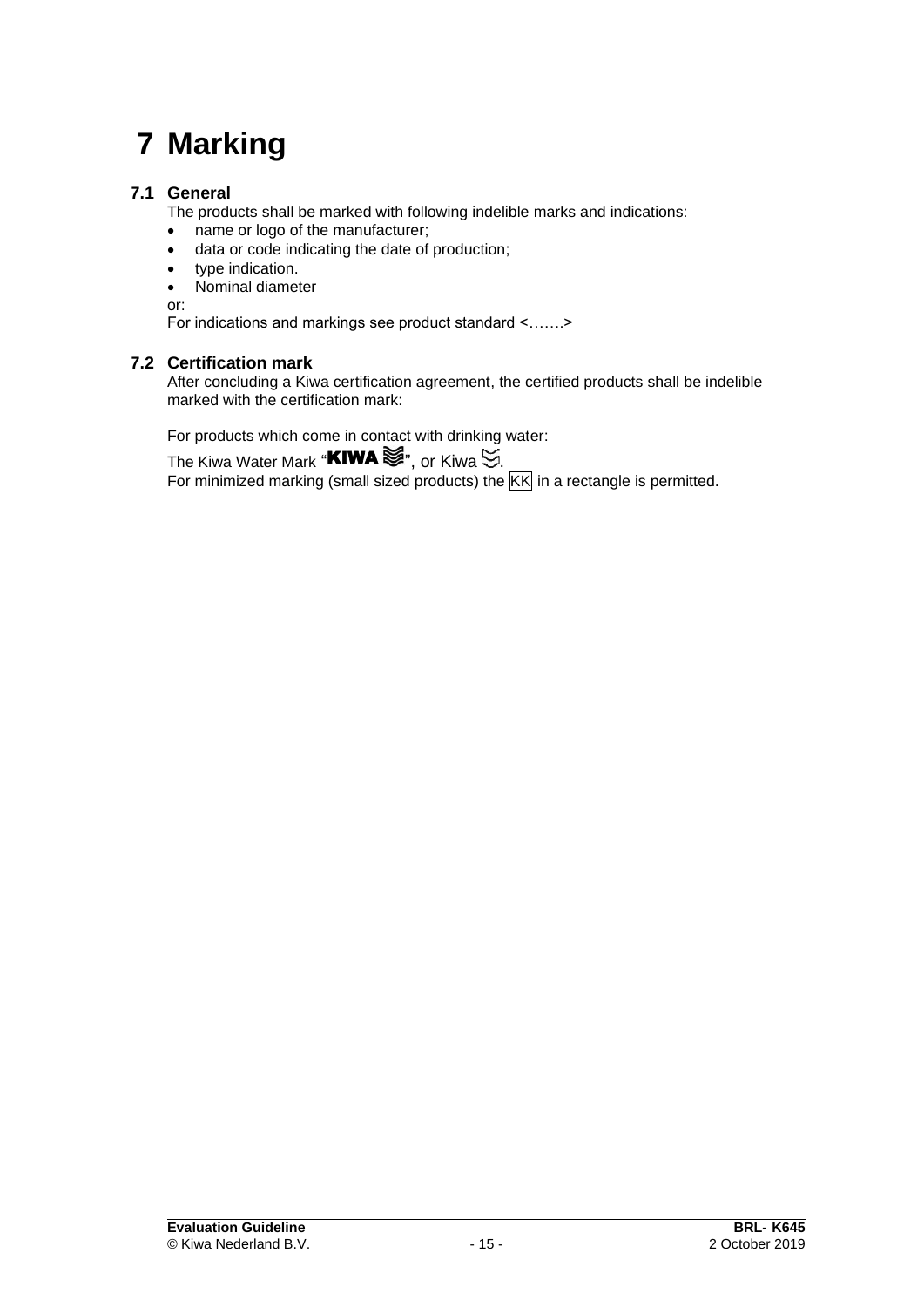## **8 Requirements in respect of the quality system**

This chapter contains the requirements which have to be met by the supplier's quality system.

### **8.1 Manager of the quality system**

Within the supplier's organizational structure, an employee who will be in charge of managing the supplier's quality system must have been appointed.

#### **8.2 Internal quality control/quality plan**

The supplier shall have an internal quality control scheme (IQC scheme) which is applied by him.

The following must be demonstrably recorded in this IQC scheme:

- which aspects are checked by the supplier;
- according to what methods such inspections are carried out;
- how often these inspections are carried out;
- in what way the inspection results are recorded and kept.

This IQC scheme should at least be an equivalent derivative of the model IQC scheme as shown in the Annex.

#### **8.3 Control of test and measuring equipment**

The supplier shall verify the availability of necessary test and measuring equipment for demonstrating product conformity with the requirements in this evaluation guideline. When required the equipment shall be kept calibrated ( e.g recalibration at interval). The status of actual calibration of each equipment shall be demonstrated by traceability through an unique ID.

The supplier must keep records of the calibration results.

The supplier shall review the validity of measuring data when it is established at calibration that the equipment is not suitable anymore.

#### **8.4 Procedures and working instructions**

The supplier shall be able to submit the following:

- procedures for:
	- $\circ$  dealing with products showing deviations;
	- ocorrective actions to be taken if non-conformities are found;
	- odealing with complaints about products and/or services delivered;
- the working instructions and inspection forms used.

#### **8.5 Other requirements**

The supplier shall be able to submit the following:

- the organisation's organogram;
- qualification requirements of the personnel concerned.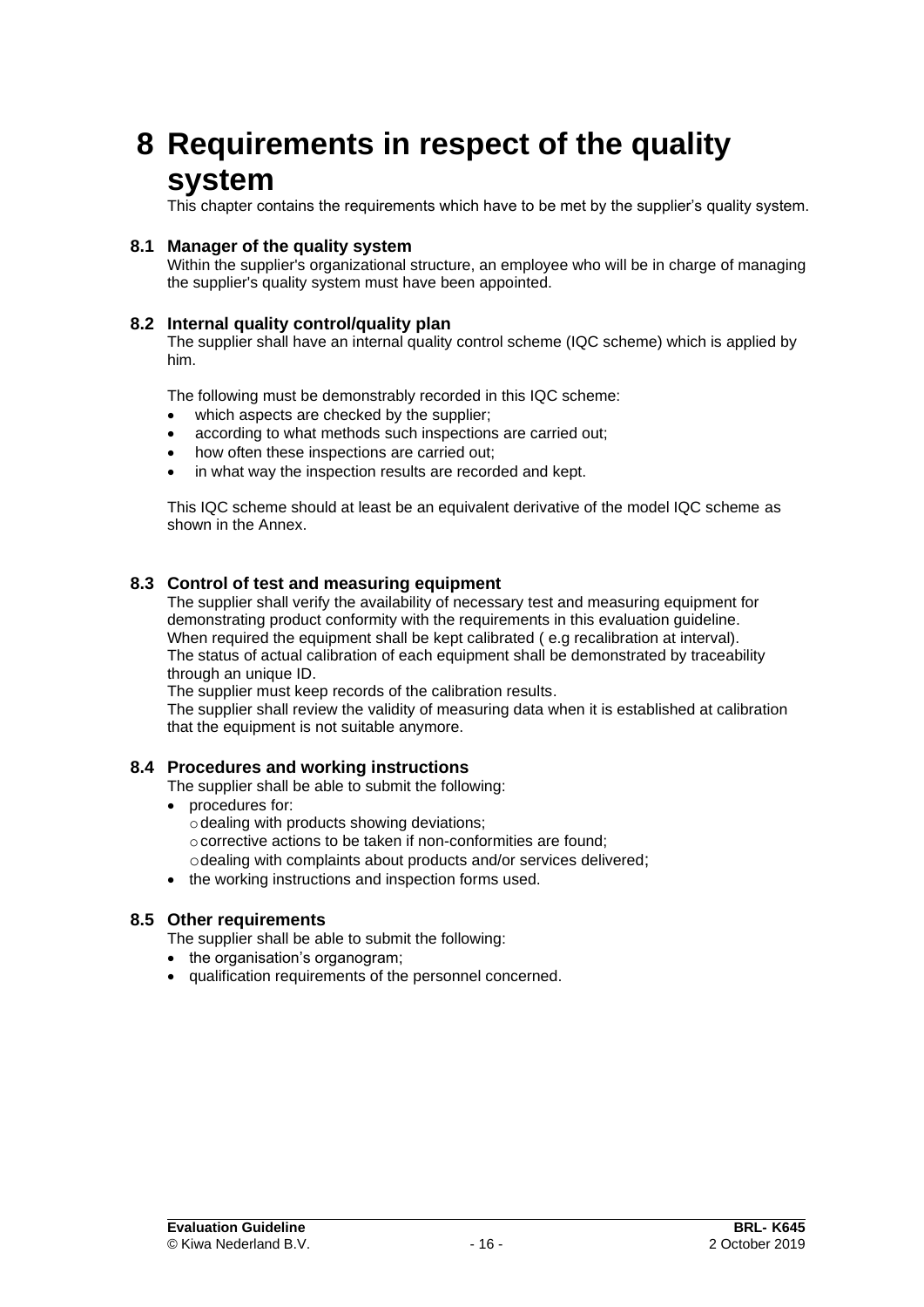## **9 Summary of tests and inspections**

This chapter contains a summary of the following tests and inspections to be carried out in the event of certification:

- **initial investigation:** tests in order to ascertain that all the requirements recorded in the evaluation guideline are met;
- **inspection test:** tests carried out after the certificate has been granted in order to ascertain whether the certified products continue to meet the requirements recorded in the evaluation guideline;
- **inspection of the quality system of the supplier:** monitoring compliance of the IQC scheme and procedures.

#### **9.1 Test matrix**

| <b>Description of requirement</b>                                           | <b>Article</b>                                 | Tests within the scope of |                                                               |  |
|-----------------------------------------------------------------------------|------------------------------------------------|---------------------------|---------------------------------------------------------------|--|
|                                                                             | <b>BRL</b>                                     | Pre-<br>certification     | <b>Inspection by Kiwa</b><br>after granting of<br>certificate |  |
|                                                                             |                                                |                           | a,b)                                                          |  |
| <b>Material</b>                                                             |                                                |                           |                                                               |  |
| Requirements to avoid deterioration of the quality<br>of the drinking water | Fout!<br>Verwijzingsb<br>ron niet<br>gevonden. | X                         | X                                                             |  |
| Corrosion resistance                                                        | 5.3.2                                          | X                         | X                                                             |  |
| Chemical and mechanical requirements                                        | 5.3.3                                          | X                         | X                                                             |  |
| Design and execution                                                        |                                                |                           |                                                               |  |
| Application attachment holes                                                | 5.4.1                                          | X                         | X                                                             |  |
| Adjustability                                                               | 5.4.2                                          | X                         | X                                                             |  |
| Dimensions pressure surface                                                 | 5.4.3                                          | X                         | X                                                             |  |
| Connection ends                                                             | 5.4.4                                          | X                         | X                                                             |  |
| Water meter brackets for 2 watermeters                                      | 5.4.5                                          | X                         | X                                                             |  |
| Threaded connection ends                                                    | 5.4.6                                          | X                         | Χ                                                             |  |
| Wrench flats                                                                | 5.4.7                                          | X                         | X                                                             |  |
| Compression, press or push in ends                                          | 5.4.8                                          | X                         | Χ                                                             |  |
| Installing the water meter                                                  | 5.4.9                                          | X                         | X                                                             |  |
| Thread coupler / slide piece                                                | 5.4.10                                         | X                         | X                                                             |  |
| Sealing                                                                     | 5.4.11                                         | X                         | X                                                             |  |
| <b>Functional requirements</b>                                              |                                                |                           |                                                               |  |
| Resistance against forces and moments                                       | 5.5.1                                          | X                         | X                                                             |  |
| Closure and water tightness                                                 | 5.5.2                                          | X                         | X                                                             |  |
| Endurance                                                                   | 5.5.3                                          | X                         | X                                                             |  |
| Marking                                                                     |                                                |                           |                                                               |  |
| General                                                                     | Fout!<br>Verwijzings<br>bron niet<br>gevonden. | X                         | X                                                             |  |
| Certification mark                                                          | Fout!<br>Verwijzings<br>bron niet<br>gevonden. | X                         | X                                                             |  |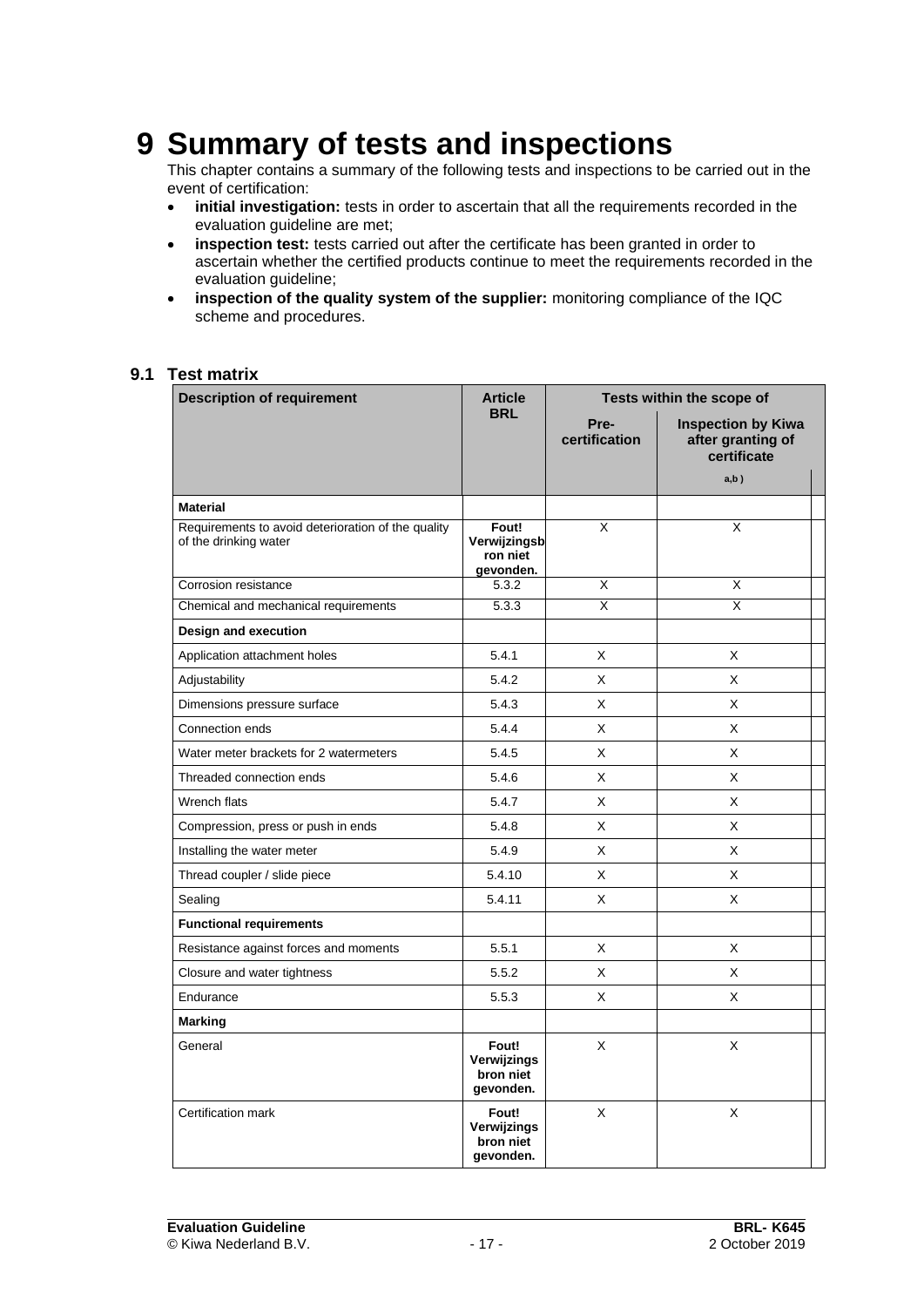- a) In case the product or production process changes significantly, it must be determined whether the performance requirements are still met.
- b) All product characteristics that can be determined within the visiting time (maximum 1 day) are determined by the inspector or by the supplier in the presence of the inspector. In case this is not possible, an agreement will be made between the certification body and the supplier about how the inspection will take place. The frequency of inspection visits is defined in chapter [10.6](#page-21-0) of this evaluation guideline.

### **9.2 Inspection of the quality system of the supplier**

The quality system of the supplier will be checked by Kiwa on the basis of the IQC scheme. The inspection contains at least those aspects mentioned in the Kiwa Regulations for Product Certification.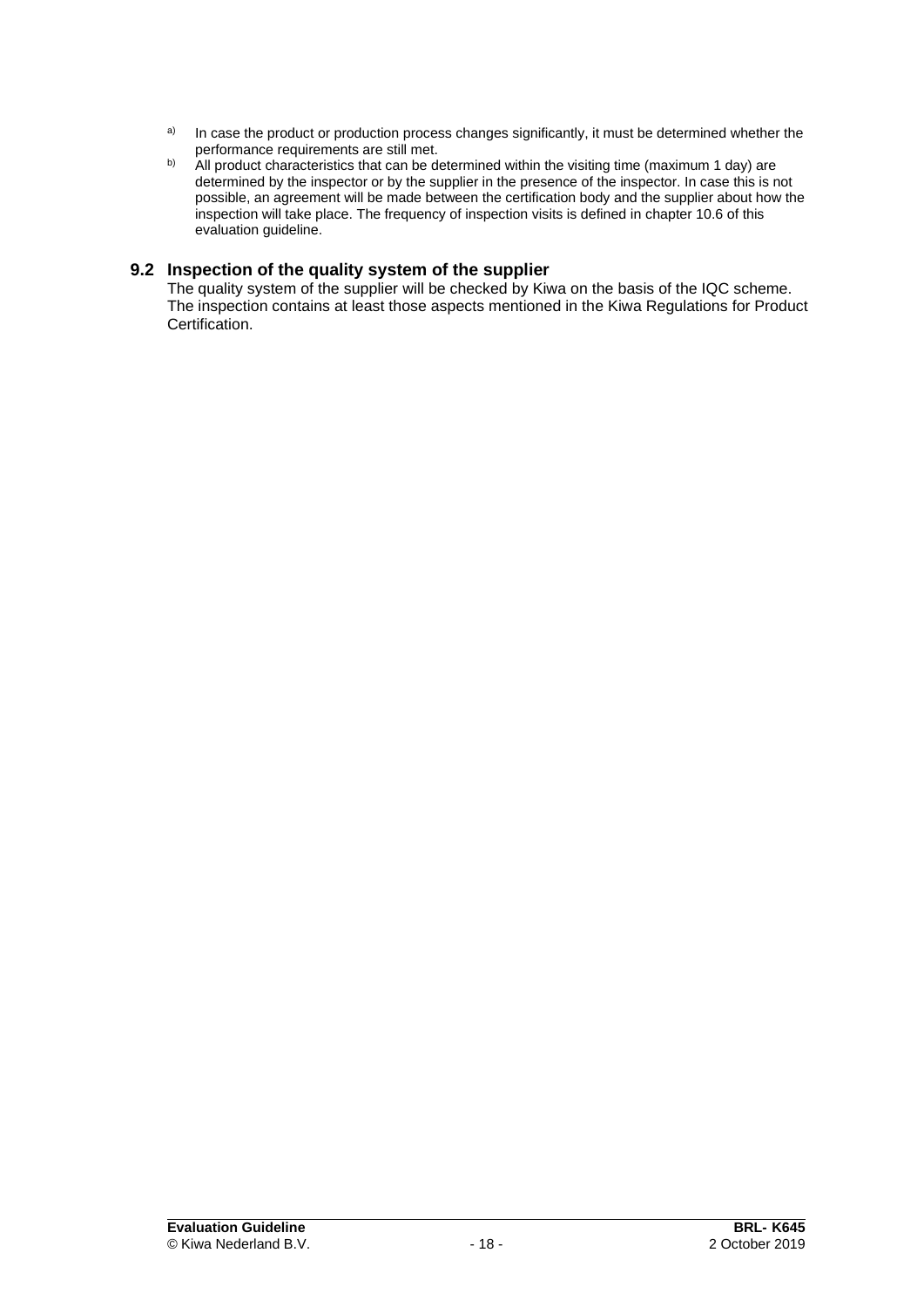## **10 Agreements on the implementation of certification**

## **10.1 General**

Beside the requirements included in these evaluation guidelines, the general rules for certification as included in the Kiwa Regulations for Product Certification also apply. These rules are in particular:

- the general rules for conducting the pre-certification tests, in particular: othe way suppliers are to be informed about how an application is being handled; ohow the test are conducted;
- othe decision to be taken as a result of the pre-certification tests.
- the general rules for conducting inspections and the aspects to be audited,
- the measures to be taken by Kiwa in case of Non-Conformities,
- the measures taken by Kiwa in case of improper use of Certificates, Certification Marks, Pictograms and Logos,
- terms for termination of the certificate,
- <span id="page-19-0"></span>• the possibility to lodge an appeal against decisions of measures taken by Kiwa.

## **10.2 Certification staff**

The staff involved in the certification may be sub-divided into:

- Certification assessor (**CAS**): in charge of carrying out the pre-certification tests and assessing the inspectors' reports;
- Site assessor (**SAS**): in charge of carrying out external inspections at the supplier's works;
- Decision maker (**DM**): in charge of taking decisions in connection with the pre-certification tests carried out, continuing the certification in connection with the inspections carried out and taking decisions on the need to take corrective actions.

## *10.2.1 Qualification requirements*

The qualification requirements consist of:

• qualification requirements for personnel of a certification body which satisfies the requirements EN ISO / IEC 17065, performing certification activities

• qualification requirements for personnel of a certification body performing certification activities set by the Board of Experts for the subject matter of this evaluation guideline Education and experience of the concerning certification personnel shall be recorded demonstrably.

| <b>Basic requirements</b>                                               | <b>Evaluation criteria</b>                                                                               |
|-------------------------------------------------------------------------|----------------------------------------------------------------------------------------------------------|
| Knowledge of company processes<br>Requirements for conducting           | Relevant experience: in the field<br>SAS, CAS: 1 year                                                    |
| professional audits on products,<br>processes, services, installations, | DM: 5 years inclusive 1 year with respect to<br>certification                                            |
| design and management systems.                                          | Relevant technical knowledge and experience on<br>the level of:                                          |
|                                                                         | <b>SAS: High school</b><br><b>CAS, DM: Bachelor</b>                                                      |
| Competence for execution of site<br>assessments.                        | <b>SAS:</b> Kiwa Audit training or similar and 4 site<br>assessments including 1 autonomic under review. |
| Adequate communication skills<br>(e.g. reports, presentation skills and |                                                                                                          |
| interviewing technique).                                                |                                                                                                          |
| Execution of initial examination                                        | <b>CAS:</b> 3 initial audits under review.                                                               |
| Conducting review                                                       | <b>CAS: conducting 3 reviews</b>                                                                         |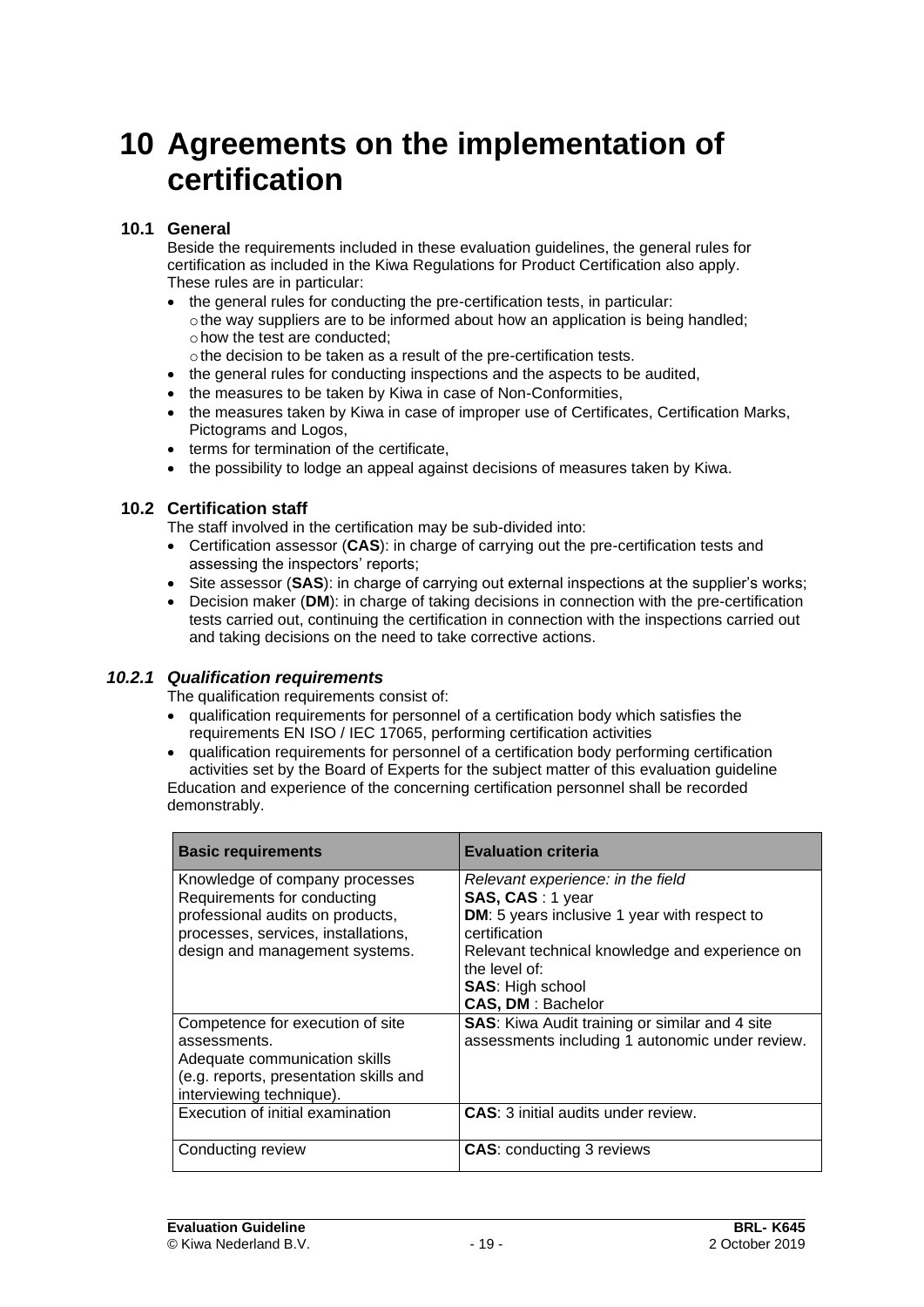| <b>Technical competences</b>    | <b>Evaluation Criteria</b>                                                                                                                                                                                                                                                                                                                                                                                                                                                                                                          |
|---------------------------------|-------------------------------------------------------------------------------------------------------------------------------------------------------------------------------------------------------------------------------------------------------------------------------------------------------------------------------------------------------------------------------------------------------------------------------------------------------------------------------------------------------------------------------------|
| Education                       | General:<br>Education in one of the following technical areas:<br>• Civil Enginereing;<br>• Enginering.                                                                                                                                                                                                                                                                                                                                                                                                                             |
| Testing skills                  | General:<br>• 1 week laboratory training (general and scheme<br>specific) including measuring techniques and<br>performing tests under supervision;<br>• Conducting tests (per scheme).                                                                                                                                                                                                                                                                                                                                             |
| Experience - specific           | <b>CAS</b><br>• 3 complete applications (excluding the initial<br>assessment of the production site) under the direction<br>of the PM<br>• 1 complete application self-reliant (to be evaluated by<br>PM)<br>• 3 initial assessments of the production site under the<br>direction of the PM<br>• 1 initial assessment of the production site self-reliant<br>(witnessed by $PM$ )<br><b>SAS</b><br>• 5 inspection visits together with a qualified <b>SAS</b><br>• 3 inspection visits conducted self-reliant (witnessed by<br>PM) |
| Skills in performing witnessing | <b>PM</b><br>Internal training witness testing                                                                                                                                                                                                                                                                                                                                                                                                                                                                                      |

Legenda:

- Certification assessor (**CAS**)
- Decision maker (**DM**)
- Product manager (**PM**)
- Site assessor (**SAS**)

## *10.2.2 Qualification*

The qualification of the Certification staff shall be demonstrated by means of assessing the education and experience to the above mentioned requirements. In case staff is to be qualified on the basis of deflecting criteria, written records shall be kept.

The authority to qualify staff rests with the:

- **PM**: qualification of **CAS** and **SAS**;
- management of the certification body: qualification of **DM**.

## **10.3 Report initial investigation**

The certification body records the results of the pre-certification tests in a report. This report shall comply with the following requirements:

- completeness: the report provides a verdict about all requirements included in the evaluation guideline;
- traceability: the findings on which the verdicts have been based shall be recorded and traceable;
- basis for decision: the **DM** shall be able to base his decision on the findings included in the report.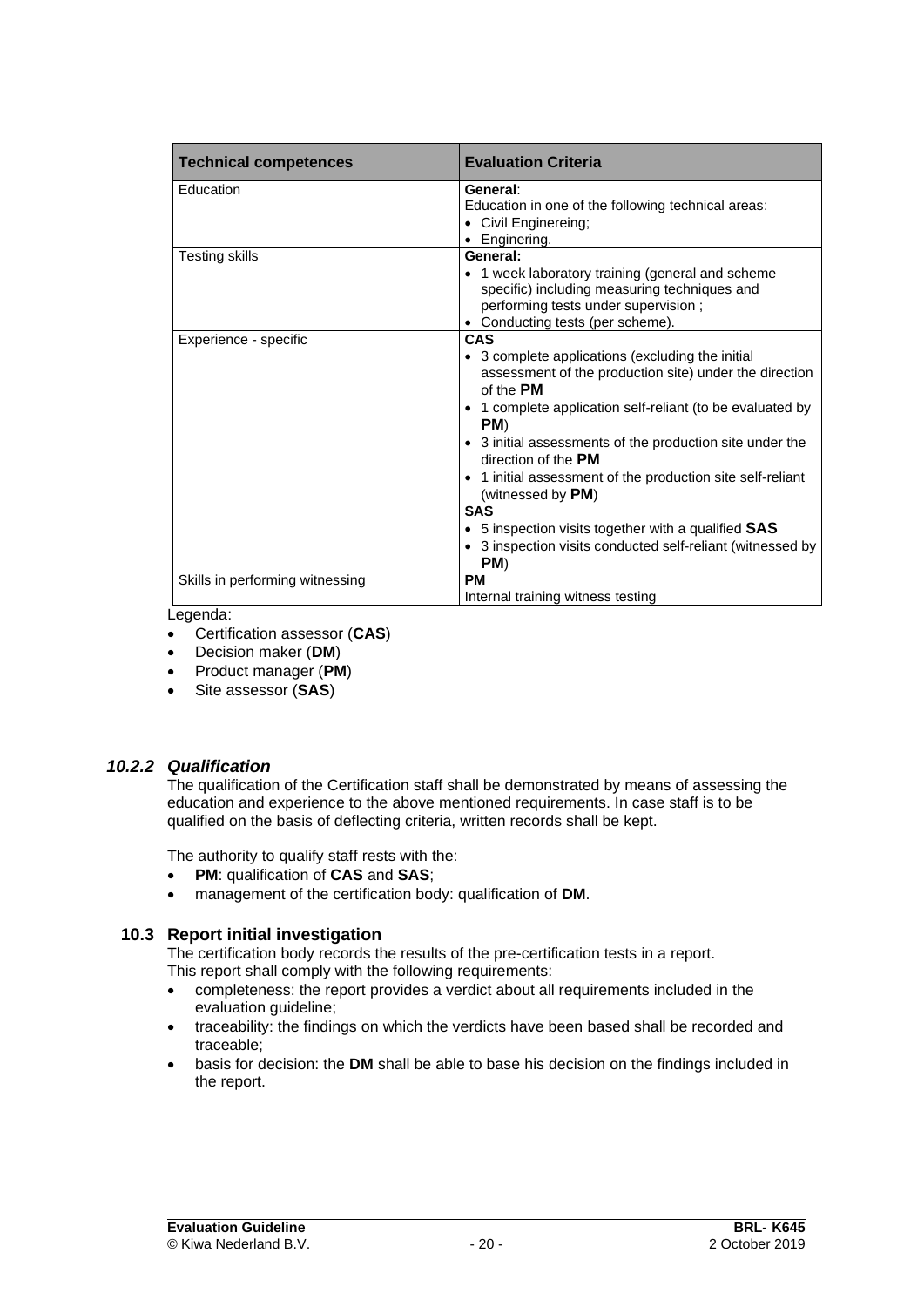## **10.4 Decision for granting the certificate**

The decision for granting the certificate shall be made by a qualified Decision maker which has not been involved in the pre-certification tests. The decision shall be recorded in a traceable manner.

#### **10.5 Layout of quality declaration**

<span id="page-21-0"></span>The product certificate shall be in accordance with the model included in the Annex.

#### **10.6 Nature and frequency of third party audits**

The certification body shall carry out surveillance audits on site at the supplier at regular intervals to check whether the supplier complies with his obligations. The Board of Experts decides on the frequency of audits.

At the time this BRL entered into force, the frequency of audits amounts 1 audit(s) on site per 3 year for suppliers with a quality management system in accordance with ISO 9001 for their production, which has been certified by an acknowledged body (in accordance with ISO/IEC 17021) and where the IQC scheme forms an integral part of the quality management system. In case the supplier is not in possession of any product certificate (issued by Kiwa or any other accredited certification body), the frequency is increased to 2 visits for the duration of one year.

The audit program on site shall cover at least:

- the product requirements;
- the production process;
- the suppliers IQC scheme and the results obtained from inspections carried out by the supplier;
- the correct way of marking certified products;
- compliance with required procedures;
- handling complaints about products delivered.

For suppliers with a private label certificate the frequency of audits amounts to one audit per two years. These audits are conducted at the site of the private label certificate holder. The audits are conducted at the site of private label holder and focussed on the aspects inserted in the IQC scheme and the results of the control performed by the private label holder. The IQC scheme of the private label holder shall refer to at least:

- the correct way of marking certified products;
- compliance with required procedures for receiving and final inspection;
- the storage of products and goods:
- handling complaints.

The results of each audit shall be recorded by Kiwa in a traceable manner in a report.

#### **10.7 Non conformities**

When the certification requirements are not met, measures are taken by Kiwa in accordance with the sanctions policy as writen in the Kiwa Regulation for Certification. The Sanctions Policy is available through the "News and Publications" page on the Kiwa website ["Kiwa Regulation for Certification".](https://www.kiwa.nl/uploadedFiles/Nieuws_en_publicaties/Kiwa%20Regulation%20for%20Certification.pdf)

#### **10.8 Report to the Board of Experts**

De certification body shall report annually about the performed certification activities. In this report the following aspects are included:

- mutations in number of issued certificates (granted/withdrawn);
- number of executed audits in relation to the required minimum;
- results of the inspections:
- required measures for established Non-Conformities;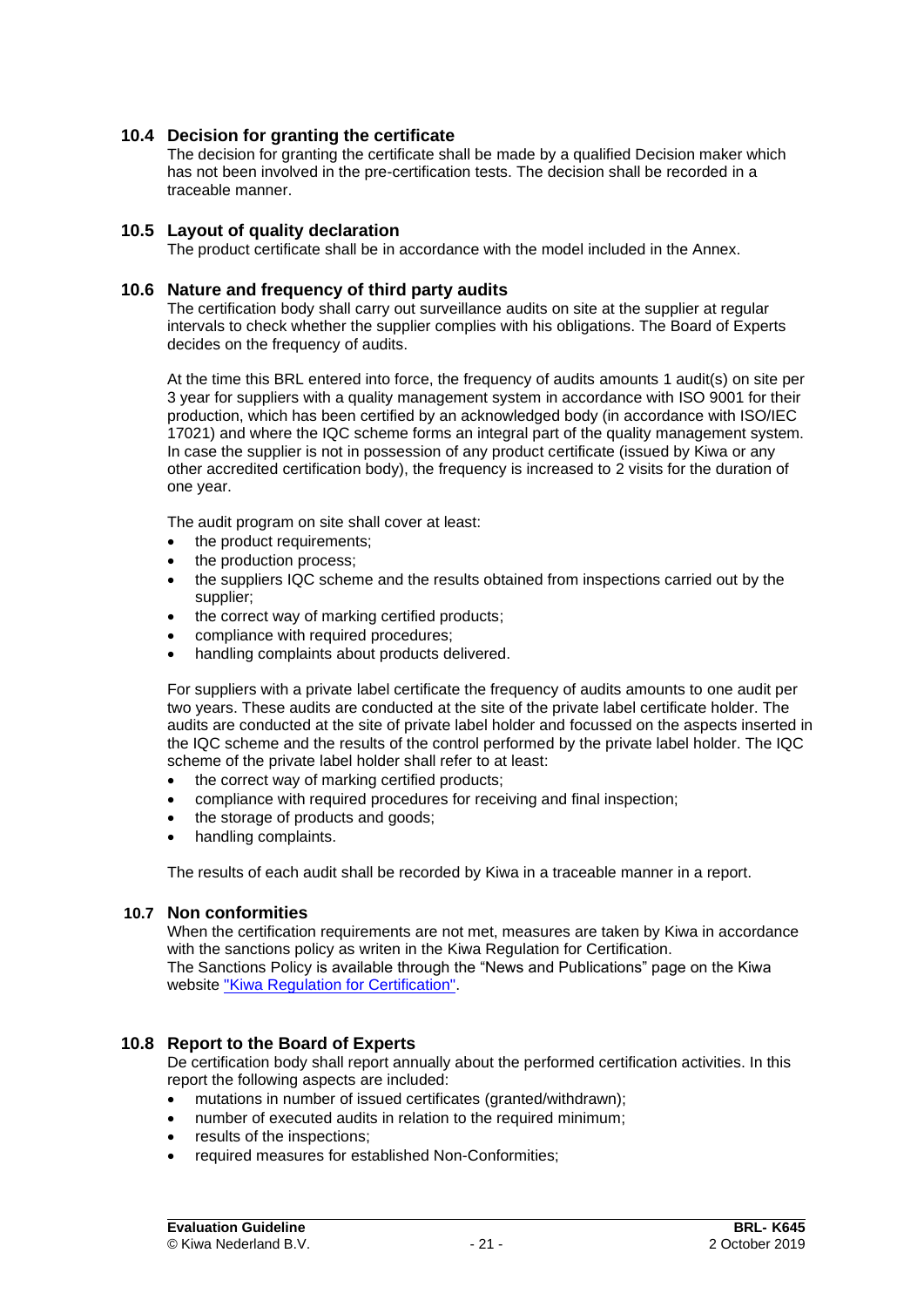• received complaints about certified products.

### **10.9 Interpretation of requirements**

The Board of Experts may record the interpretation of requirements of this evaluation guideline in one separate interpretation document.

## **10.10 Specific rules set by the Board of Experts**

By the Board of Experts the following specific rules have been defined. These rules shall be followed by the certification body.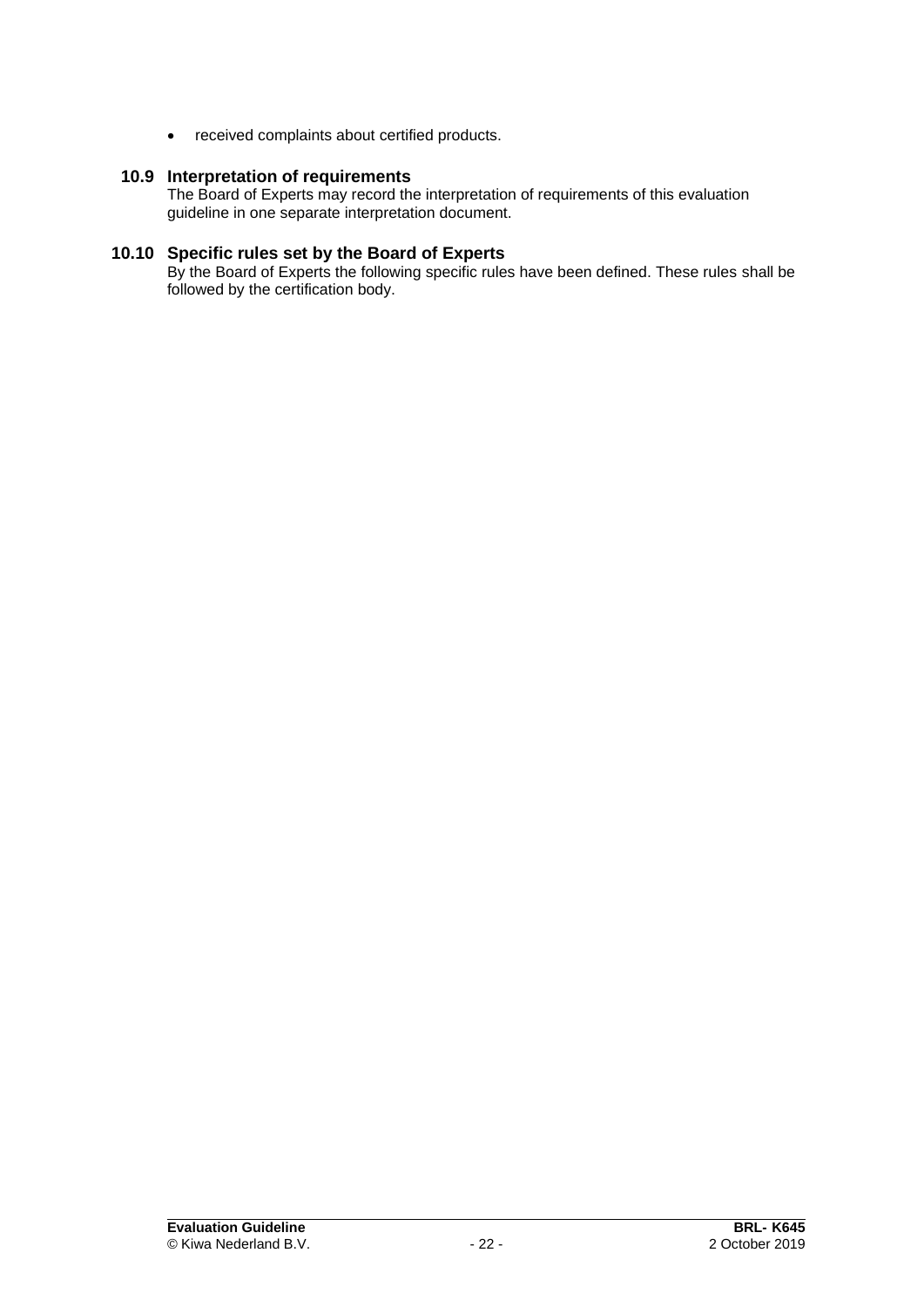## **11 Titles of standards**

#### **11.1 Public law rules**

BJZ2011048144 29 juni 2011

Regeling van de Staatssecretaris van Infrastructuur en Milieu<sup>1</sup>

## **11.2 Standards / normative documents**

| <b>Number</b>         | <b>Title</b>                                                                                                             | Version* |
|-----------------------|--------------------------------------------------------------------------------------------------------------------------|----------|
| NEN-EN ISO/IEC 17020  | Conformity assessment - General criteria for the operation<br>of various types of bodies performing inspection           |          |
| NEN-EN ISO/IEC 17021  | Conformity assessment - Requirements for bodies<br>providing audit and certification of management systems               |          |
| NEN-EN ISO/IEC 17024  | Conformity assessment - General requirements for bodies<br>operating certification of persons                            |          |
| NEN-EN ISO/IEC 17025  | General requirements for the competence of testing and<br>calibration laboratories                                       |          |
| NEN-EN ISO/IEC 17065  | Conformity assessment - Requirements for bodies<br>certifying products, processes and services                           |          |
| <b>DIN 3770</b>       | Runddichtringe                                                                                                           |          |
| <b>DIN 3771</b>       | O-rings                                                                                                                  |          |
| ISO 286-2             | ISO-passingstelsel, standaard tolerantiekwaliteiten en<br>grensmaatafwijkingen voor gaten en assen                       |          |
| <b>ISO 272</b>        | Fasteners; Hexagon products, widths across flats, second<br>edition                                                      |          |
| EN 45011              | General requirements for certification bodies operating<br>product certification                                         |          |
| <b>EN 248</b>         | Sanitary taps: general technical specifications for<br>electrodeposited<br>nickel chrome coatings                        |          |
| <b>NPR 3637</b>       | Surface roughness - guideline for determination of the<br>function between the sample surface and the roughness<br>value |          |
| <b>NEN 1006</b>       | General requirements for water supply installations                                                                      |          |
| <b>BRL-K760</b>       | Copper pipes                                                                                                             |          |
| <b>BRL-K618</b>       | Cold watermeters                                                                                                         |          |
| <b>BRL-K623</b>       | Plumbing fittings for capillary soldering and/or thread<br>connections to copper tubes                                   |          |
| <b>BRL-K624</b>       | Solder flux and tin paste for solder of capillary solder<br>connection of copper and copper alloys.                      |          |
| Drinking water Decree | Including, technical, hygienic, medical and administrative<br>execution requirements of the drinking water legislation   |          |

\*) When no date of issue has been indicated, the latest version of the document is applicable.

## **11.3 Bibliography**

<sup>&</sup>lt;sup>1</sup> Valid from 1 July 2017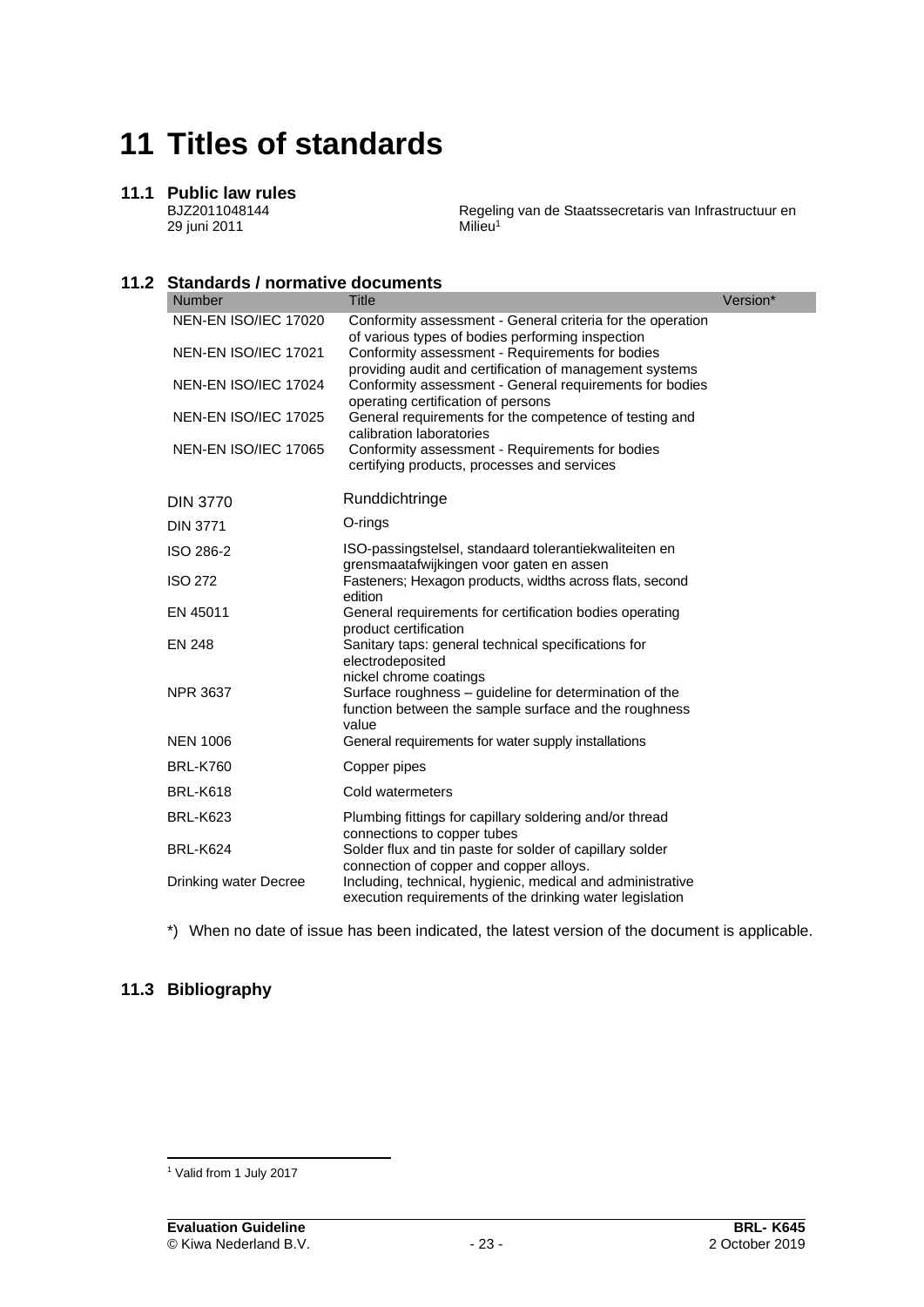## **I Model certificate (informative)**



#### Product certificate **Kxxxxx/xx**



┸ J<br>S<br>J Replaces Page

## **Water meter brackets**

STATEMENT BY KIWA

With this product certificate, issued in accordance with the Kiwa Regulations for Certification, Kiwa declares that legitimate confidence exists that the products supplied by

## **Name supplier**

as specified in this product certificate and marked with the Kiwa®-mark in the manner as indicated in this product certificate may, on delivery, be relied upon to comply with Kiwa evaluation guideline

BRL-K645 "Water meter brackets" dated 15.09.2024

Ronald Karel

Kiwa

Publication of this certificate is allowed. Advice: consult www.kiwa.nl in order to ensure that this certificate is still valid.

#### Kiwa Nederland B.V.

Sir Winston Churchilllaan 273 Postbus 70 2280 AB RIJSWIJK The Netherlands Tel. +31 88 998 44 00 Fax +31 88 998 44 20 info@kiwa.nl www.kiwa.nl

| Company                 |
|-------------------------|
| Name supplier           |
| <b>Address</b>          |
| <b>Zip code City</b>    |
| Country                 |
| <b>Telephone number</b> |
| email                   |
| internet site           |
|                         |

**Certification process** consists of initial and regular assessment of: quality system  $\bullet$  $\ddot{\phantom{0}}$ product